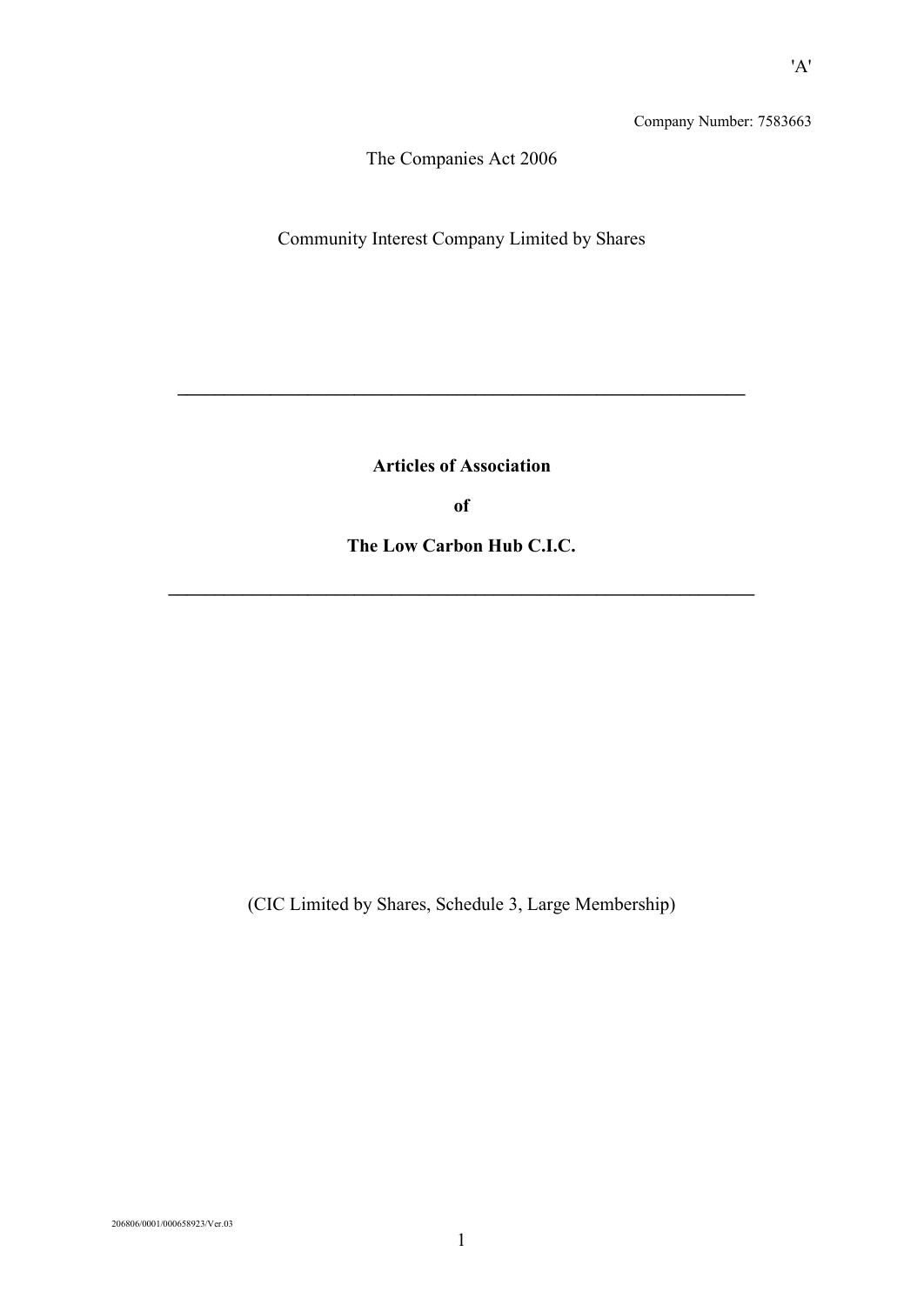# The Companies Act 2006

# **Community Interest Company Limited by Shares**

# **INDEX TO THE ARTICLES**

| 1.  |                                                                 |  |
|-----|-----------------------------------------------------------------|--|
|     |                                                                 |  |
| 2.  |                                                                 |  |
| 3.  |                                                                 |  |
| 4.  |                                                                 |  |
|     |                                                                 |  |
| 5.  |                                                                 |  |
| 6.  |                                                                 |  |
| 7.  |                                                                 |  |
|     |                                                                 |  |
|     |                                                                 |  |
| 8.  |                                                                 |  |
| 9.  |                                                                 |  |
| 10. |                                                                 |  |
| 11. |                                                                 |  |
| 12. |                                                                 |  |
|     |                                                                 |  |
| 13. |                                                                 |  |
| 14. |                                                                 |  |
| 15. |                                                                 |  |
| 16. |                                                                 |  |
| 17. |                                                                 |  |
| 18. |                                                                 |  |
| 19. |                                                                 |  |
| 20. |                                                                 |  |
| 21. | <b>DIRECTORS' POWER TO AUTHORISE A CONFLICT OF INTEREST  11</b> |  |
| 22. |                                                                 |  |
|     |                                                                 |  |
| 23. |                                                                 |  |
| 24. |                                                                 |  |
| 25. |                                                                 |  |
| 26. |                                                                 |  |
|     |                                                                 |  |
|     |                                                                 |  |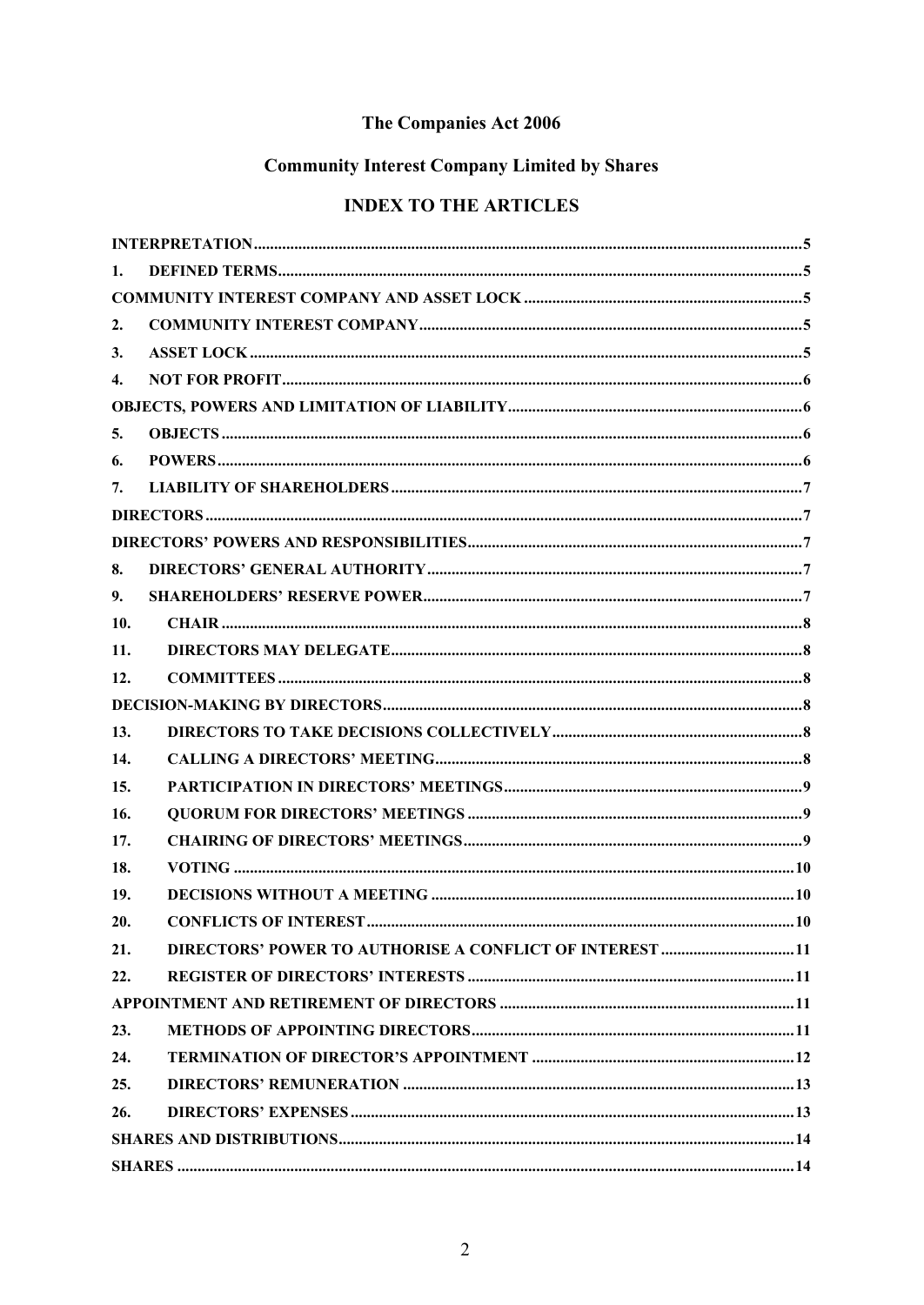| 27. |                                                                         |  |
|-----|-------------------------------------------------------------------------|--|
| 28. |                                                                         |  |
| 29. |                                                                         |  |
| 30. |                                                                         |  |
| 31. |                                                                         |  |
| 32. |                                                                         |  |
| 33. |                                                                         |  |
| 34. |                                                                         |  |
| 35. |                                                                         |  |
| 36. |                                                                         |  |
| 37. |                                                                         |  |
| 38. |                                                                         |  |
|     |                                                                         |  |
| 39. |                                                                         |  |
| 40. |                                                                         |  |
| 41. |                                                                         |  |
| 42. |                                                                         |  |
| 43. |                                                                         |  |
| 44. |                                                                         |  |
|     |                                                                         |  |
| 45. | <b>AUTHORITY TO CAPITALISE AND APPROPRIATION OF CAPITALISED SUMS 22</b> |  |
|     |                                                                         |  |
|     |                                                                         |  |
| 46. |                                                                         |  |
| 47. |                                                                         |  |
| 48. |                                                                         |  |
| 49. |                                                                         |  |
| 50. |                                                                         |  |
| 51. |                                                                         |  |
| 52. |                                                                         |  |
| 53. |                                                                         |  |
| 54. | <b>ATTENDANCE AND SPEAKING BY DIRECTORS AND NON-SHAREHOLDERS 25</b>     |  |
| 55. |                                                                         |  |
|     |                                                                         |  |
| 56. |                                                                         |  |
| 57. |                                                                         |  |
| 58. |                                                                         |  |
| 59. |                                                                         |  |
| 60. |                                                                         |  |
| 61. |                                                                         |  |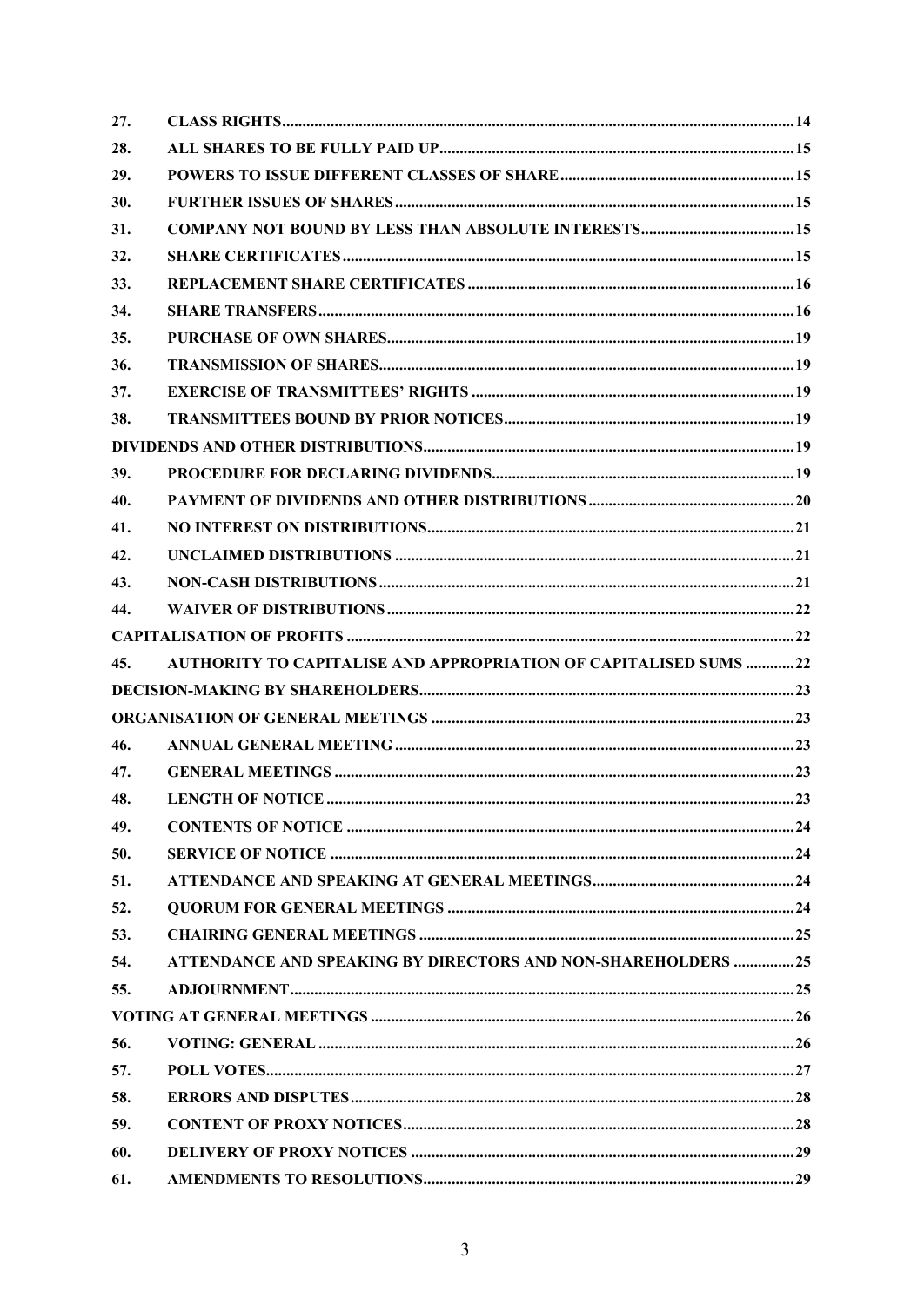| 63. |  |  |
|-----|--|--|
| 64. |  |  |
| 65. |  |  |
| 66. |  |  |
| 67. |  |  |
| 68. |  |  |
|     |  |  |
|     |  |  |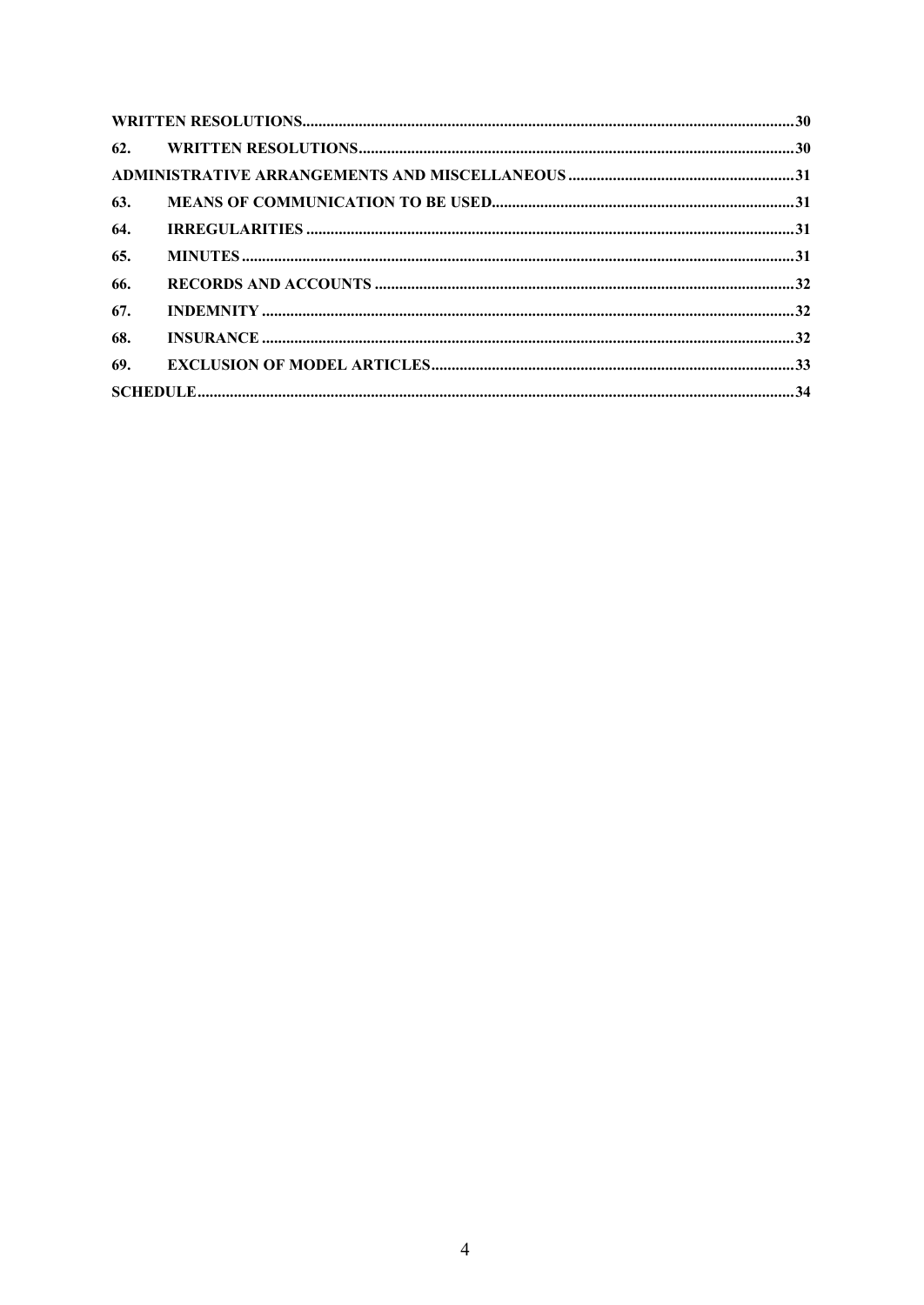# **The Companies Act 2006**

# **Articles of Association**

**of** 

# **The Low Carbon Hub C.I.C.**

# **INTERPRETATION**

#### <span id="page-4-1"></span><span id="page-4-0"></span>**1. Defined terms**

The interpretation of these Articles is governed by the provisions set out in the Schedule to the Articles.

# **COMMUNITY INTEREST COMPANY AND ASSET LOCK**

# <span id="page-4-3"></span><span id="page-4-2"></span>**2. Community Interest Company**

The Company shall be a community interest company.

#### <span id="page-4-4"></span>**3. Asset Lock**

- 3.1 The Company shall not transfer any of its assets other than for full consideration.
- 3.2 Provided the conditions in Article 3.3 are satisfied, Article 3.1 shall not apply to:
	- (a) the transfer of assets to any specified asset-locked body, or (with the consent of the Regulator) to any other asset-locked body;
	- (b) the transfer of assets made for the benefit of the community other than by way of a transfer of assets into an asset-locked body;
	- (c) the payment of dividends in respect of shares in the Company;
	- (d) the distribution of assets on a winding up;
	- (e) payments on the redemption or purchase of the Company's own shares;
	- (f) payments on the reduction of share capital; and
	- (g) the extinguishing or reduction of the liability of members in respect of share capital not paid up on the reduction of share capital.
- 3.3 The conditions are that the transfer of:
	- (a) assets must comply with any restrictions on the transfer of assets for less than full consideration which may be set out elsewhere in the Memorandum and Articles of the Company; and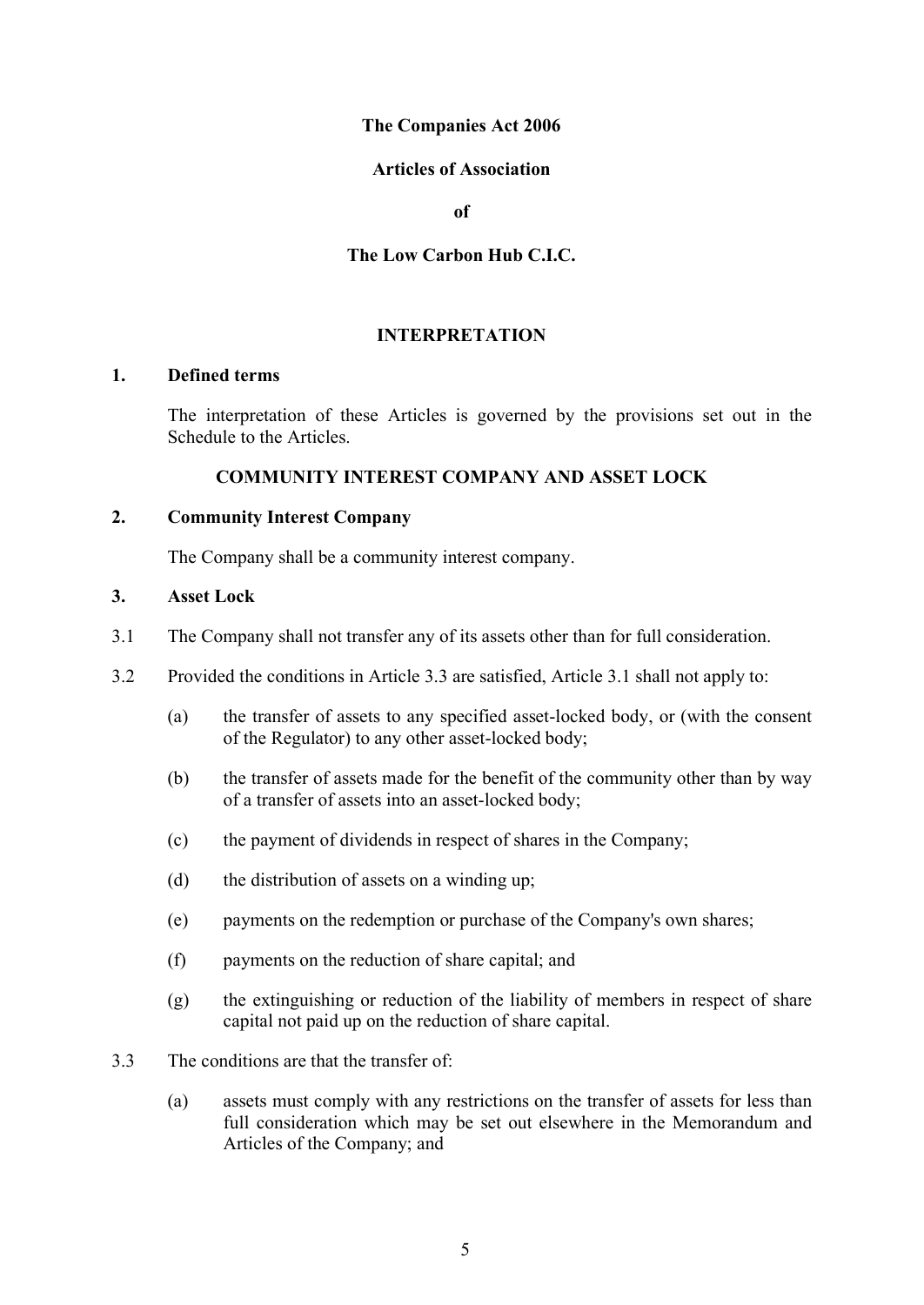- (b) must not exceed any limits imposed by, or by virtue of, Part 2 of the Companies (Audit, Investigations and Community Enterprise) Act 2004.
- 3.4 If:
	- 3.4.1 the Company is wound up under the Insolvency Act 1986; and
	- 3.4.2 all its liabilities have been satisfied

any residual assets shall be given or transferred to the asset-locked body specified in Article 3.5 below.

3.5 For the purposes of this Article 3, the following asset-locked body is specified as a potential recipient of the Company's assets under Articles 3.2 and 3.4:

Name: West Oxford Community Renewables

Company Registration Number: IP030711R

Registered Office: 16 Mill Street, Oxford, OX2 0AJ

# <span id="page-5-0"></span>**4. Not for profit**

The Company is not established or conducted for private gain: any profit or assets are used principally for the benefit of the community.

#### **OBJECTS, POWERS AND LIMITATION OF LIABILITY**

# <span id="page-5-2"></span><span id="page-5-1"></span>**5. Objects**

- 5.1 The objects of the Company are to carry on activities which benefit the community and in particular (without limitation) to conserve, improve and protect the physical and natural environment by:
	- 5.1.1 facilitating knowledge exchange, effective networking and collaboration between members, community groups, individuals, businesses, educational organisations and other public sector organisations, social enterprises and charities;
	- 5.1.2 encouraging and carrying out research;
	- 5.1.3 supporting the promotion and implementation of practical environmental activities, technologies and solutions; and
	- 5.1.4 providing a central resource of information, assistance and support services for the community, including members, community groups, individuals, businesses, educational organisations and other public sector organisations, social enterprises and charities.

#### <span id="page-5-3"></span>**6. Powers**

To further its objects the Company may do all such lawful things as may further the Company's objects and, in particular, but, without limitation, may borrow or raise and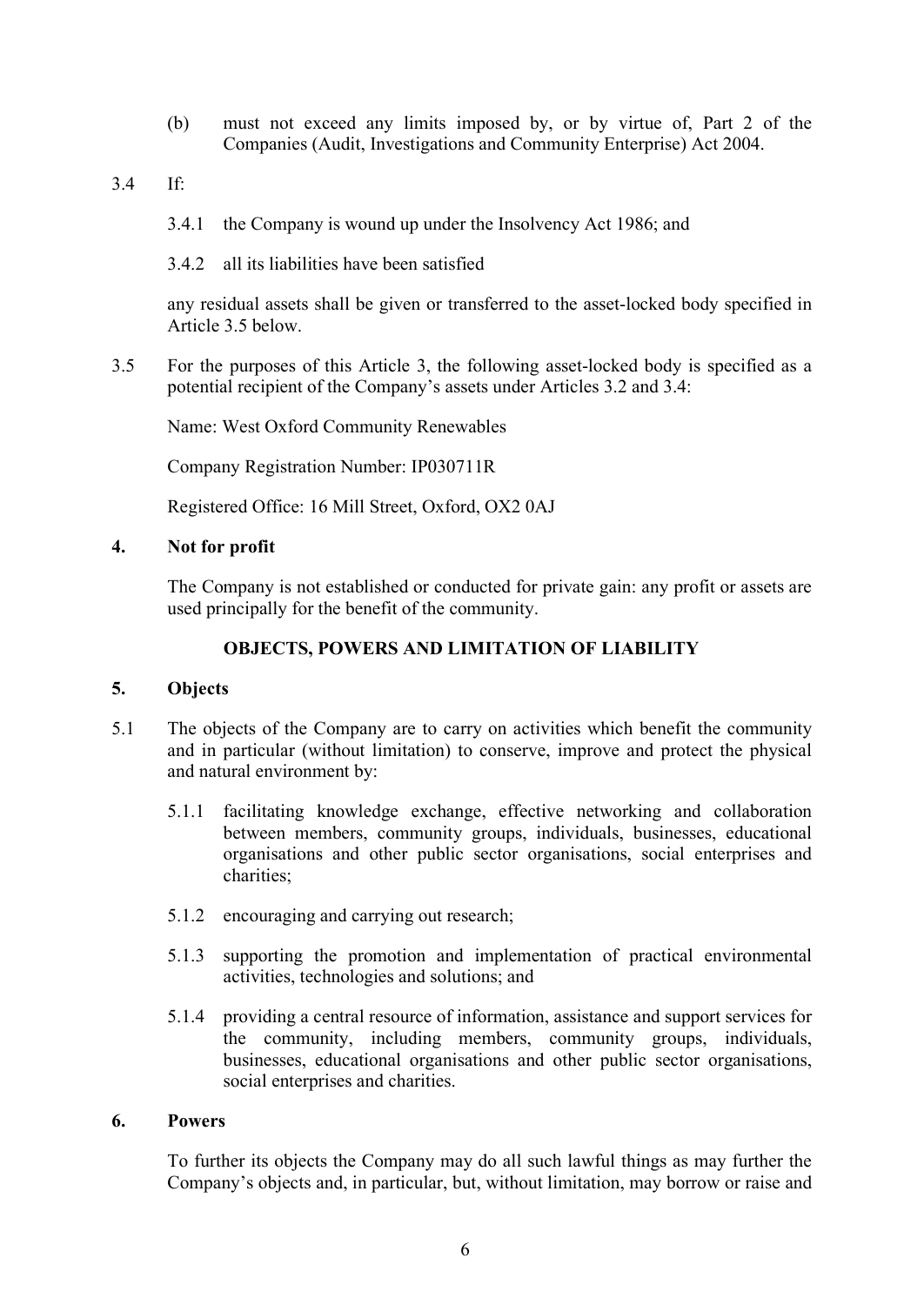secure the payment of money for any purpose including for the purposes of investment or of raising funds.

#### <span id="page-6-0"></span>**7. Liability of Shareholders**

<span id="page-6-1"></span>The liability of the shareholders is limited to the amount, if any, unpaid on the shares held by them.

# **DIRECTORS**

#### **DIRECTORS' POWERS AND RESPONSIBILITIES**

#### <span id="page-6-3"></span><span id="page-6-2"></span>**8. Directors' general authority**

Subject to the Articles, the Directors are responsible for the management of the Company's business, for which purpose they may exercise all the powers of the Company.

#### <span id="page-6-4"></span>**9. Shareholders' reserve power**

- <span id="page-6-6"></span>9.1 The shareholders may, by special resolution, direct the Directors to take, or refrain from taking, specific action.
- <span id="page-6-5"></span>9.2 The shareholders may, by special resolution, create, amend and remove Reserved Matters, specifying in each case:
	- 9.2.1 whether the Reserved Matter is reserved for decision by:
	- (a) the Class 'A' Shareholders alone;
	- (b) the Class 'B' Shareholders alone; or
	- (c) the Class 'A' Shareholders and the Class 'B' Shareholders acting together; and
	- 9.2.2 whether any proposed resolution in relation to the Reserved Matter must be decided by ordinary resolution, special resolution or some higher threshold.
- 9.3 If pursuant to Article [9.2](#page-6-5) any Reserved Matter is reserved for decision by the Class 'A' Shareholders and the Class 'B' Shareholders acting together, the Class 'A' Shareholders and the Class 'B' Shareholders must each decide by a simple majority in favour of the Reserved Matter and together by the majority specified as being required to decide the Reserved Matter.
- 9.4 A Reserved Matter may only be amended or removed by the requisite majority of those shareholders specified as having the power to decide resolutions relating to that Reserved Matter.
- 9.5 No special resolution passed in accordance with either Article [9.1](#page-6-6) or Article [9.2](#page-6-5) shall invalidate anything which the Directors have done before the passing of that resolution.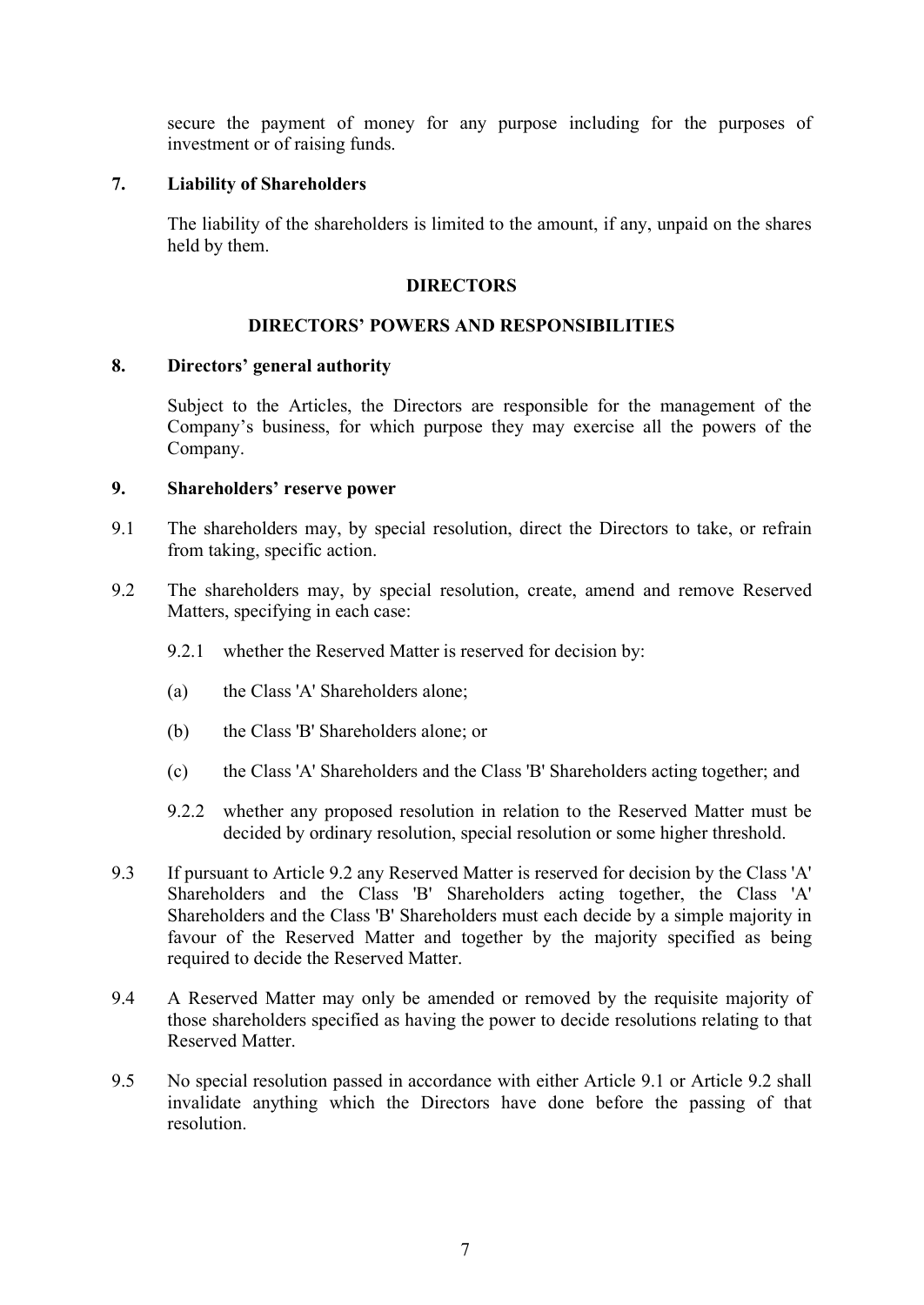# <span id="page-7-0"></span>**10. Chair**

The Directors may appoint one of their number to be the chair of the Directors for such term of office as they may determine and may at any time remove him or her from office.

# <span id="page-7-1"></span>**11. Directors may delegate**

- 11.1 Subject to the Articles, the Directors may delegate any of the powers which are conferred on them under the Articles:
	- (a) to such person or committee;
	- (b) by such means (including by power of attorney);
	- (c) to such an extent;
	- (d) in relation to such matters or territories; and
	- (e) on such terms and conditions;

as they think fit.

- 11.2 If the Directors so specify, any such delegation may authorise further delegation of the Directors' powers by any person to whom they are delegated.
- 11.3 The Directors may revoke any delegation in whole or part, or alter its terms and conditions.

# <span id="page-7-2"></span>**12. Committees**

- 12.1 Committees to which the Directors delegate any of their powers must follow procedures which are based as far as they are applicable on those provisions of the Articles which govern the taking of decisions by Directors.
- 12.2 The Directors may make rules of procedure for all or any committees, which prevail over rules derived from the Articles if they are not consistent with them.

# **DECISION-MAKING BY DIRECTORS**

#### <span id="page-7-4"></span><span id="page-7-3"></span>**13. Directors to take decisions collectively**

Any decision of the Directors must be either a majority decision at a meeting or a decision taken in accordance with Article [19.](#page-9-1)

#### <span id="page-7-5"></span>**14. Calling a Directors' meeting**

- 14.1 Two Directors may (and the Secretary, if any, must at the request of two Directors) call a Directors' meeting.
- 14.2 A Directors' meeting must be called by at least seven Clear Days' notice unless either: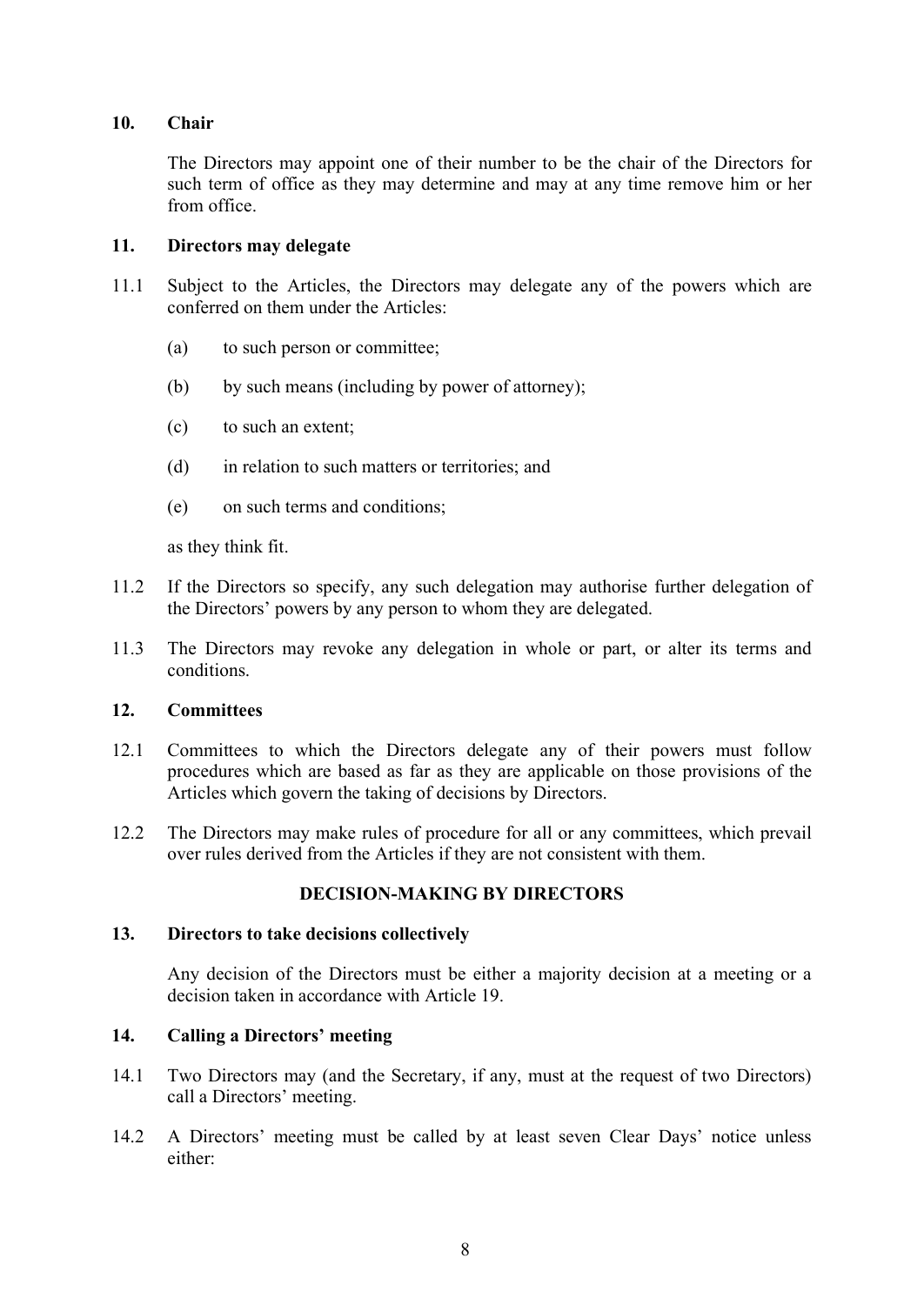14.2.1 all the Directors agree; or

14.2.2 urgent circumstances require shorter notice.

- 14.3 Notice of Directors' meetings must be given to each Director.
- 14.4 Every notice calling a Directors' meeting must specify:
	- 14.4.1 the place, day and time of the meeting; and
	- 14.4.2 if it is anticipated that Directors participating in the meeting will not be in the same place, how it is proposed that they should communicate with each other during the meeting.
- 14.5 Notice of Directors' meetings need not be in Writing.
- 14.6 Notice of Directors' meetings may be sent by Electronic Means to an Address provided by the Director for the purpose.

# <span id="page-8-0"></span>**15. Participation in Directors' meetings**

- 15.1 Subject to the Articles, Directors participate in a Directors' meeting, or part of a Directors' meeting, when:
	- 15.1.1 the meeting has been called and takes place in accordance with the Articles; and
	- 15.1.2 they can each communicate to the others any information or opinions they have on any particular item of the business of the meeting.
- 15.2 In determining whether Directors are participating in a Directors' meeting, it is irrelevant where any Director is or how they communicate with each other.
- 15.3 If all the Directors participating in a meeting are not in the same place, they may decide that the meeting is to be treated as taking place wherever any of them is.

# <span id="page-8-1"></span>**16. Quorum for Directors' meetings**

- 16.1 At a Directors' meeting, unless a quorum is participating, no proposal is to be voted on, except a proposal to call another meeting.
- 16.2 The quorum for Directors' meetings may be fixed from time to time by a decision of the Directors, but it must never be less than two, and unless otherwise fixed it is two.
- 16.3 If the total number of Directors for the time being is less than the quorum required, the Directors must not take any decision other than a decision:

16.3.1 to appoint further Directors; or

16.3.2 to call a general meeting so as to enable the Shareholders to appoint further Directors.

# <span id="page-8-2"></span>**17. Chairing of Directors' meetings**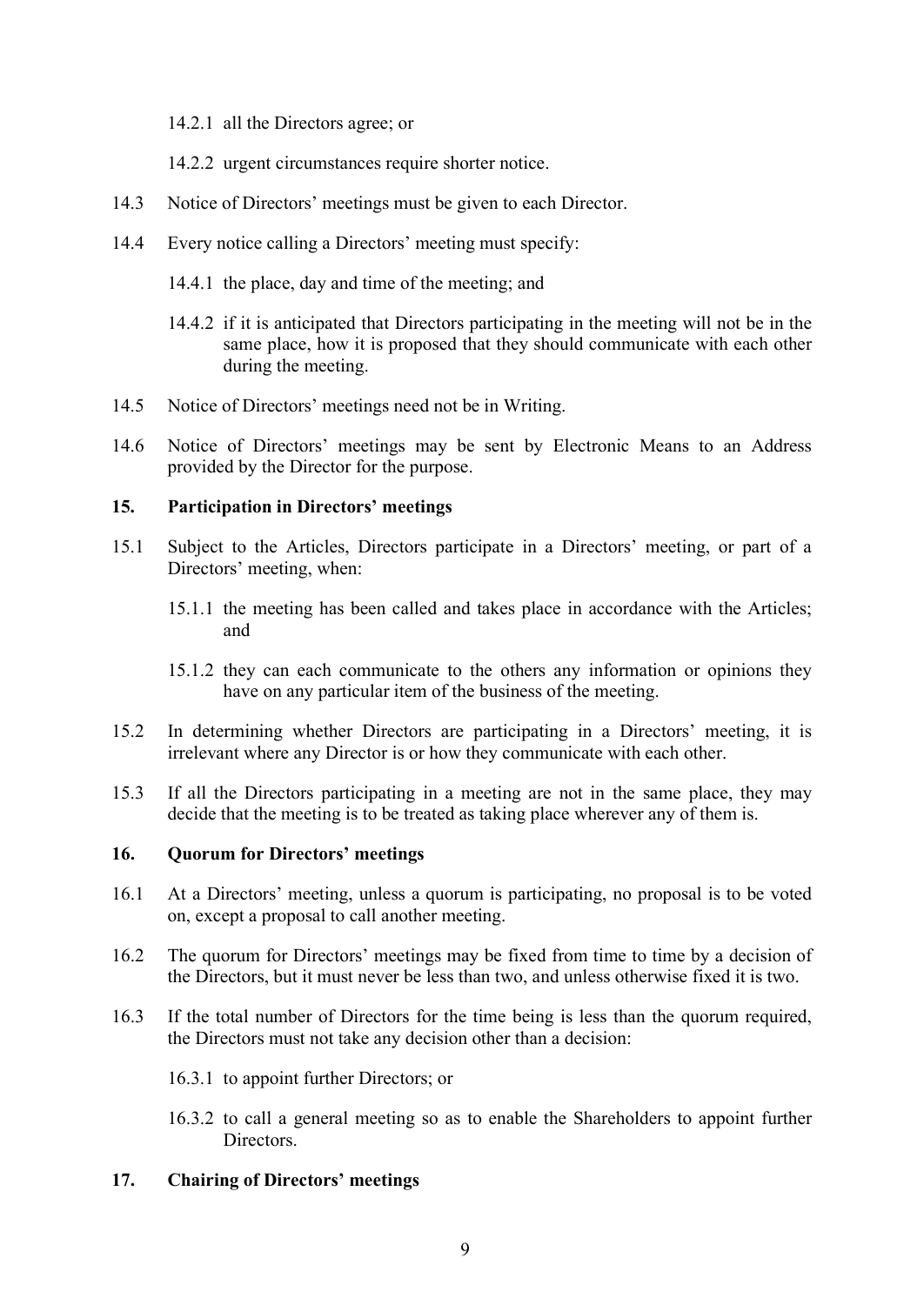The Chair, if any, or in his or her absence another Director nominated by the Directors present shall preside as chair of each Directors' meeting.

# <span id="page-9-0"></span>**18. Voting**

- 18.1 Questions arising at a Directors' meeting shall be decided by a majority of votes.
- 18.2 In all proceedings of Directors each Director must not have more than one vote.
- 18.3 In case of an equality of votes, the Chair shall have a second or casting vote.

# <span id="page-9-1"></span>**19. Decisions without a meeting**

- <span id="page-9-3"></span>19.1 The Directors may take a unanimous decision without a Directors' meeting by indicating to each other by any means, including without limitation by Electronic Means, that they share a common view on a matter. Such a decision may, but need not, take the form of a resolution in Writing, copies of which have been signed by each Director or to which each Director has otherwise indicated agreement in Writing.
- <span id="page-9-4"></span>19.2 A decision which is made in accordance with Article [19.1](#page-9-3) shall be as valid and effectual as if it had been passed at a meeting duly convened and held, provided the following conditions are complied with:
	- 19.2.1 approval from each Director must be received by one person being either such person as all the Directors have nominated in advance for that purpose or such other person as volunteers if necessary ("the Recipient"), which person may, for the avoidance of doubt, be one of the Directors;
	- 19.2.2 following receipt of responses from all of the Directors, the Recipient must communicate to all of the Directors by any means whether the resolution has been formally approved by the Directors in accordance with this Article [19.2;](#page-9-4)
	- 19.2.3 the date of the decision shall be the date of the communication from the Recipient confirming formal approval;
	- 19.2.4 the Recipient must prepare a minute of the decision in accordance with Article [65.](#page-30-3)

# <span id="page-9-2"></span>**20. Conflicts of interest**

- 20.1 Whenever a Director finds himself or herself in a situation that is reasonably likely to give rise to a Conflict of Interest, he or she must declare his or her interest to the Directors unless, or except to the extent that, the other Directors are or ought reasonably to be aware of it already.
- 20.2 Whenever a matter is to be discussed at a meeting or decided in accordance with Article [19](#page-9-1) and a Director has a Conflict of Interest in respect of that matter then, subject to Article [21,](#page-10-0) he or she must:
	- 20.2.1 remain only for such part of the meeting as in the view of the other Directors is necessary to inform the debate;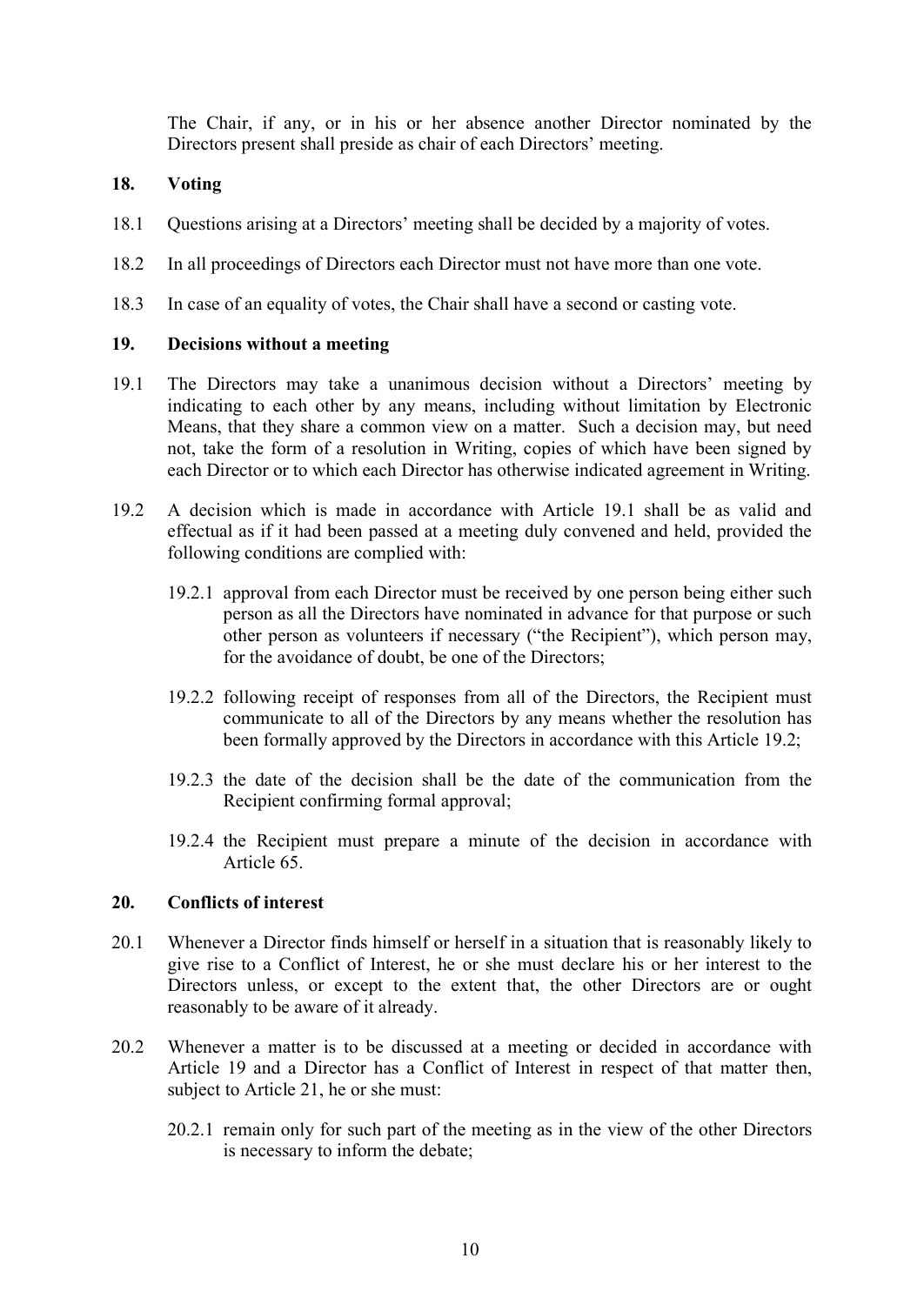20.2.2 not be counted in the quorum for that part of the meeting; and

20.2.3 withdraw during the vote and have no vote on the matter.

- <span id="page-10-4"></span>20.3 If any question arises as to whether a Director has a Conflict of Interest, the question shall be decided by a majority decision of the other Directors.
- 20.4 When a Director has a Conflict of Interest which he or she has declared to the Directors, he or she shall not be in breach of his or her duties to the Company by withholding confidential information from the Company if to disclose it would result in a breach of any other duty or obligation of confidence owed by him or her.

# <span id="page-10-0"></span>**21. Directors' power to authorise a conflict of interest**

- <span id="page-10-5"></span>21.1 The Directors have power to authorise a Director to be in a position of Conflict of Interest provided:
	- 21.1.1 in relation to the decision to authorise a Conflict of Interest, the conflicted Director must comply with Article [20.3;](#page-10-4)
	- 21.1.2 in authorising a Conflict of Interest, the Directors can decide the manner in which the Conflict of Interest may be dealt with and, for the avoidance of doubt, they can decide that the Director with a Conflict of Interest can participate in a vote on the matter and can be counted in the quorum;
	- 21.1.3 the decision to authorise a Conflict of Interest can impose such terms as the Trustees think fit and is subject always to their right to vary or terminate the authorisation; and
- 21.2 If a matter, or office, employment or position, has been authorised by the Directors in accordance with Article [21.1](#page-10-5) then, even if he or she has been authorised to remain at the meeting by the other Directors, the Director may absent himself or herself from meetings of the Directors at which anything relating to that matter, or that office, employment or position, will or may be discussed.
- 21.3 A Director shall not be accountable to the Company for any benefit which he or she derives from any matter, or from any office, employment or position, which has been authorised by the Directors in accordance with Article [21.1](#page-10-5) (subject to any limits or conditions to which such approval was subject).

# <span id="page-10-1"></span>**22. Register of Directors' interests**

The Directors shall cause a register of Directors' interests to be kept. A Director must declare the nature and extent of any interest, direct or indirect, which he or she has in a proposed transaction or arrangement with the Company or in any transaction or arrangement entered into by the Company which has not previously been declared.

# **APPOINTMENT AND RETIREMENT OF DIRECTORS**

# <span id="page-10-3"></span><span id="page-10-2"></span>**23. Methods of appointing Directors**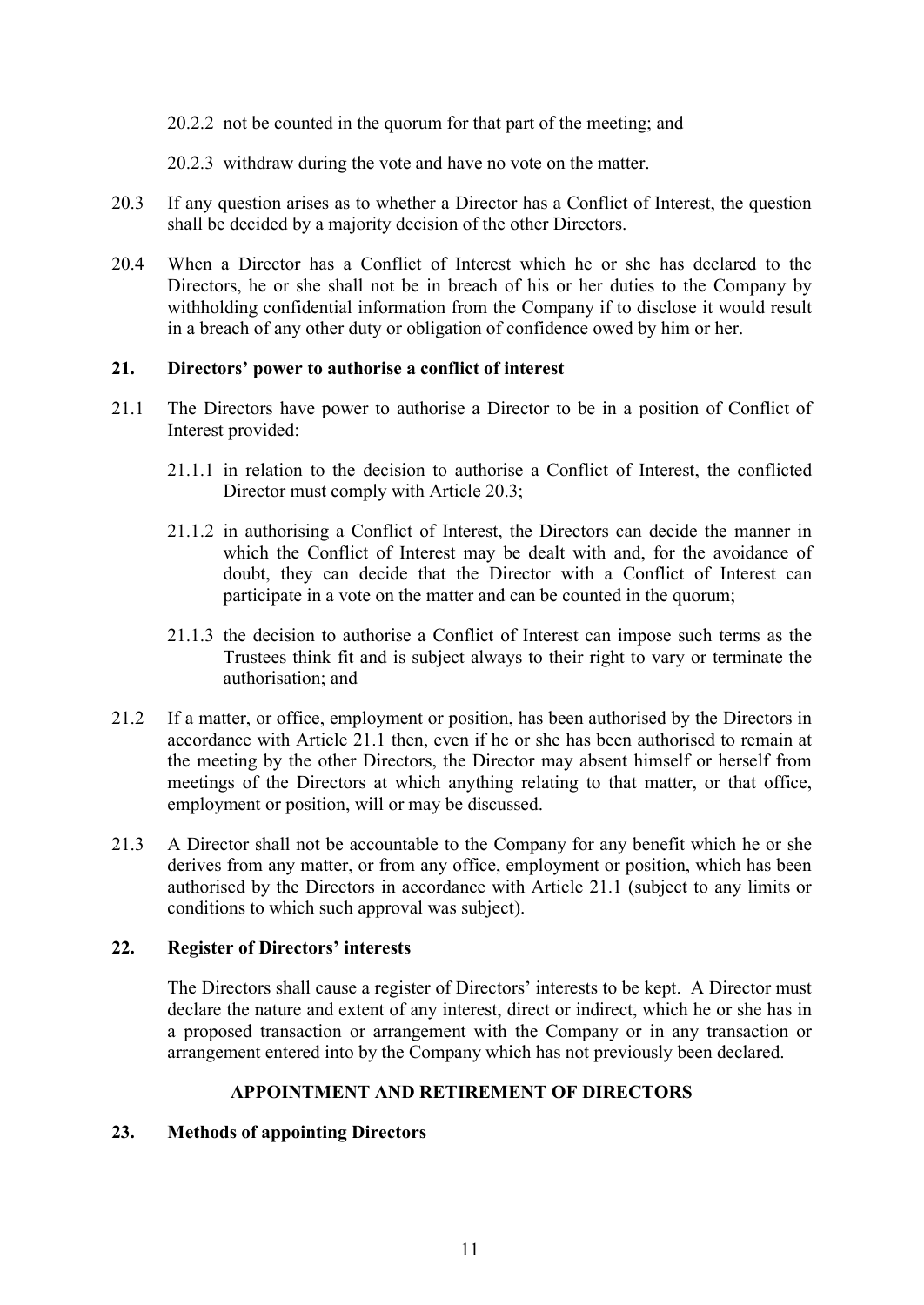- 23.1 Those persons notified to the Registrar of Companies as the first Directors of the Company shall be the first Directors.
- 23.2 Any person who is willing to act as a Director, and is permitted by law to do so, may be appointed to be a Director by a decision of the Directors.
- <span id="page-11-2"></span>23.3 The Class 'B' Shareholders shall be entitled to appoint by a simple majority of the Class 'B' Shareholders one person to be the Class 'B' Director. The Class 'B' Shareholders shall give notice in Writing to the Company of the Class 'B' Director so appointed and subject to Article [24.1](#page-11-1) the Class 'B' Director shall hold office for two years from the date of his appointment.
- 23.4 Every Director, including the Class 'B' Director, shall be entitled to hold one Class 'A' Share for as long as he is a Director.
- 23.5 In any case where, as a result of death, the Company has no shareholders and no Directors, the personal representatives of the last shareholder to have died have the right, by notice in Writing, to appoint a person to be a Director.
- 23.6 For the purposes of Article [23.3,](#page-11-2) where two or more shareholders die in circumstances rendering it uncertain who was the last to die, a younger shareholder is deemed to have survived an older shareholder.

# <span id="page-11-0"></span>**24. Termination of Director's appointment**

- <span id="page-11-1"></span>24.1 A person ceases to be a Director as soon as:
	- (a) that person ceases to be a Director by virtue of any provision of the Companies Act 2006, or is prohibited from being a Director by law;
	- (b) a bankruptcy order is made against that person, or an order is made against that person in individual insolvency proceedings in a jurisdiction other than England and Wales or Northern Ireland which have an effect similar to that of bankruptcy;
	- (c) a composition is made with that person's creditors generally in satisfaction of that person's debts;
	- (d) the Directors reasonably believe he or she is suffering from mental disorder and incapable of acting and they resolve that he or she be removed from office;
	- (e) notification is received by the Company from the Director that the Director is resigning from office, and such resignation has taken effect in accordance with its terms (but only if at least two Directors will remain in office when such resignation has taken effect);
	- (f) the Director fails to attend three consecutive meetings of the Directors and the Directors resolve that the Director be removed for this reason;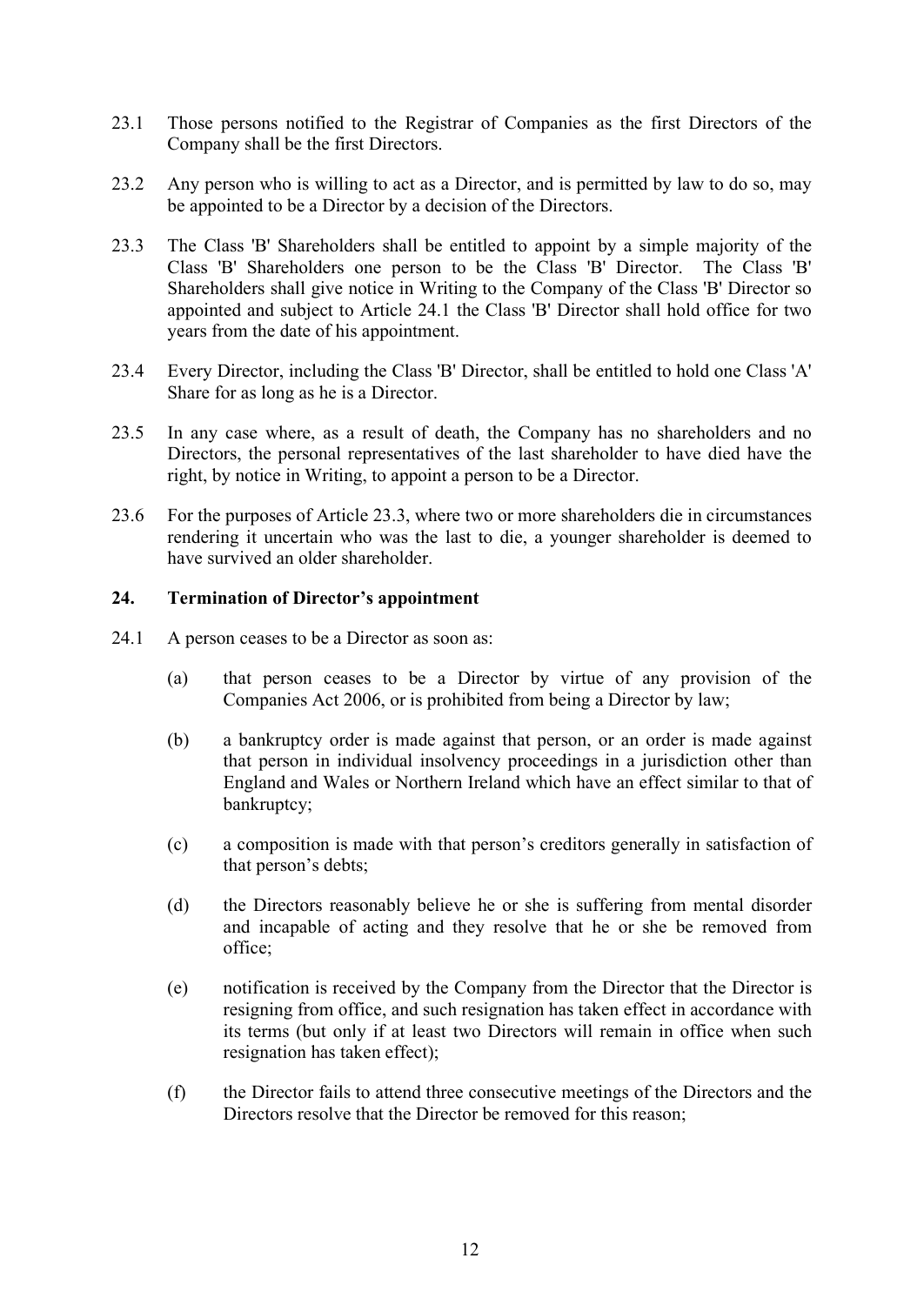- (g) at a general meeting of the Company, a resolution is passed that the Director be removed from office, provided the meeting has invited the views of the Director concerned and considered the matter in light of such views;
- (h) in the case of the Class 'B' Director, a resolution is passed by a simple majority of the Class 'B' Shareholders that the Class 'B' Director be removed from office.

# <span id="page-12-0"></span>**25. Directors' remuneration**

- 25.1 Directors may undertake any services for the Company that the Directors decide.
- 25.2 Subject to the Articles and in particular Article 3, Directors are entitled to such remuneration as the Directors determine:
	- (a) for their services to the Company as Directors; and
	- (b) for any other service which they undertake for the Company.
- 25.3 Subject to the Articles and in particular Article 3, a Director's remuneration may:
	- (a) take any form; and
	- (b) include any arrangements in connection with the payment of a pension, allowance or gratuity, or any death, sickness or disability benefits, to or in respect of that Director.
- 25.4 Unless the Directors decide otherwise, Directors' remuneration accrues from day to day.
- 25.5 Unless the Directors decide otherwise, Directors are not accountable to the Company for any remuneration which they receive as Directors or other officers or employees of the Company's subsidiaries or of any other body corporate in which the Company is interested.

# <span id="page-12-1"></span>**26. Directors' expenses**

The Company may pay any reasonable expenses which the Directors properly incur in connection with their attendance at:

- (a) meetings of Directors or committees of Directors;
- (b) general meetings; or
- (c) separate meetings of the holders of any class of shares or of debentures of the Company,

or otherwise in connection with the exercise of their powers and the discharge of their responsibilities in relation to the Company.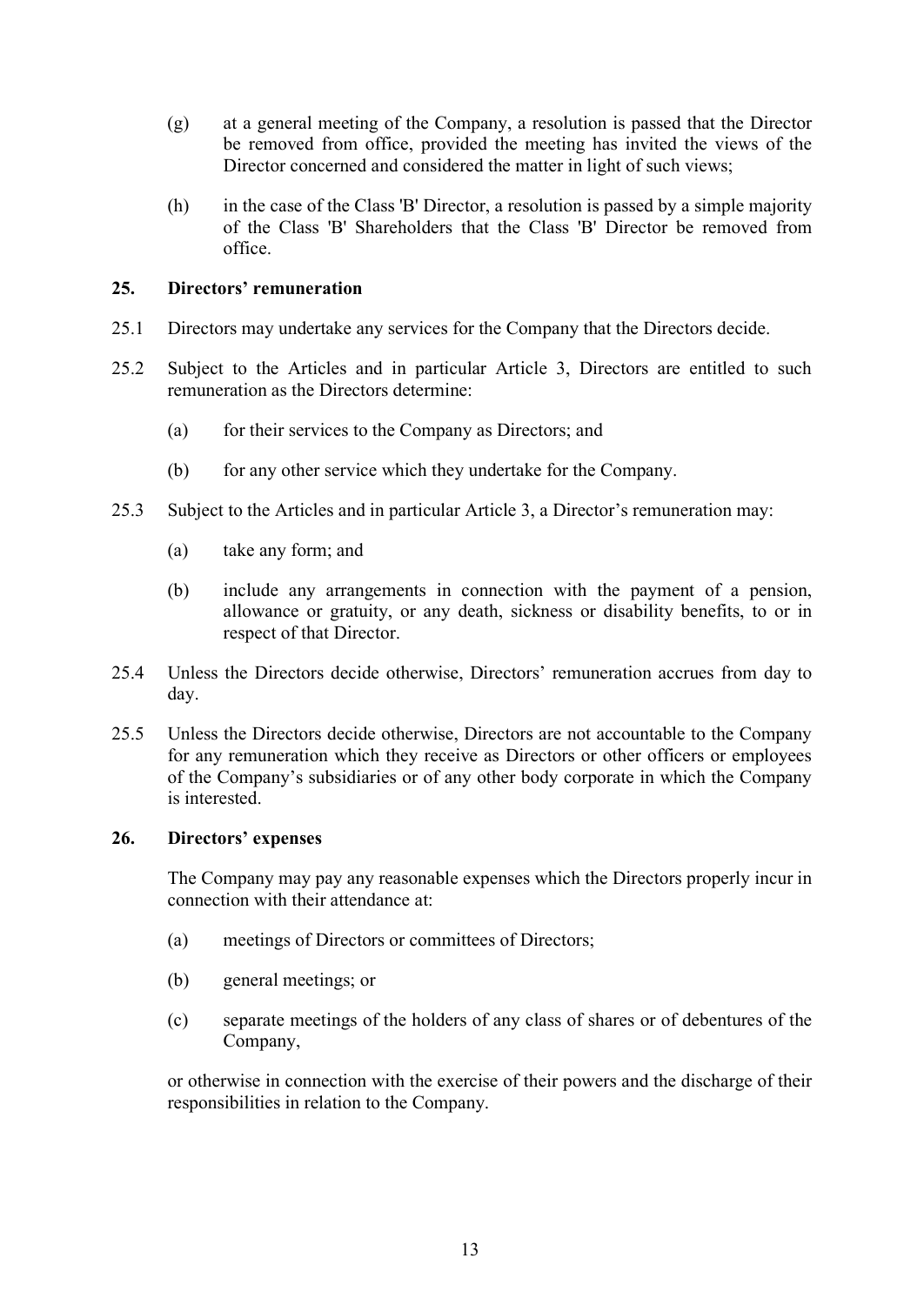#### **SHARES AND DISTRIBUTIONS**

#### **SHARES**

#### <span id="page-13-2"></span><span id="page-13-1"></span><span id="page-13-0"></span>**27. Class Rights**

- 27.1 The Class 'A' Shares, the Class 'B' Shares and the Class 'C' Shares shall constitute separate classes of shares.
- 27.2 The Class 'A' Shareholders shall be entitled to attend all meetings of the Company and to vote on all resolutions of the Company but shall not be entitled to receive dividends or other distributions.
- <span id="page-13-3"></span>27.3 The Class 'B' Shareholders shall be entitled to attend all meetings of the Company, but shall not be entitled to receive dividends or other distributions and, except as required by law, shall only be entitled to vote on resolutions of the Company relating to:
	- 27.3.1 any proposed amendments to the objects of the Company set out in Article [5;](#page-5-2)
	- 27.3.2 any Reserved Matter reserved for decision by the Class 'B' Shareholders alone or the Class 'A' Shareholders and the Class 'B' Shareholders acting together (pursuant to Article [9.2\)](#page-6-5);
	- 27.3.3 the approval of the annual report and accounts of the Company;
	- 27.3.4 any variation of the rights attaching to the Class 'B' Shares;
	- 27.3.5 the appointment or removal of the Class 'B' Director; and
	- 27.3.6 the appointment or removal of reporting accountants or auditors for the Company.

<span id="page-13-4"></span>For the avoidance of doubt, all references in these Articles to resolutions of the shareholders which relate to any matters other than those listed in Articles [27.3.1](#page-13-3) - [27.3.6](#page-13-4) shall exclude the Class 'B' Shareholders, as the Class 'B' Shareholders shall not be entitled to vote on those resolutions.

- 27.4 The Class 'C' Shareholders shall be entitled to receive dividends or other distributions and to attend all meetings of the Company. Subject to Article [27.5,](#page-13-5) the Class 'C' Shareholders shall not be entitled to vote on resolutions of the Company and for the avoidance of doubt, all references in these Articles to resolutions of the shareholders shall exclude the Class 'C' Shareholders.
- <span id="page-13-5"></span>27.5 No variation of the rights attaching to the Class 'B' Shares or the Class 'C' Shares shall be effective except with the sanction of a special resolution of both:
	- 27.5.1 the Class 'B' Shareholders and the Class 'A' Shareholders in the case of a variation to the rights attaching to the Class 'B' Shares; or
	- 27.5.2 the Class 'C' Shareholders and the Class 'A' Shareholders in the case of a variation to the rights attaching to the Class 'C' Shares.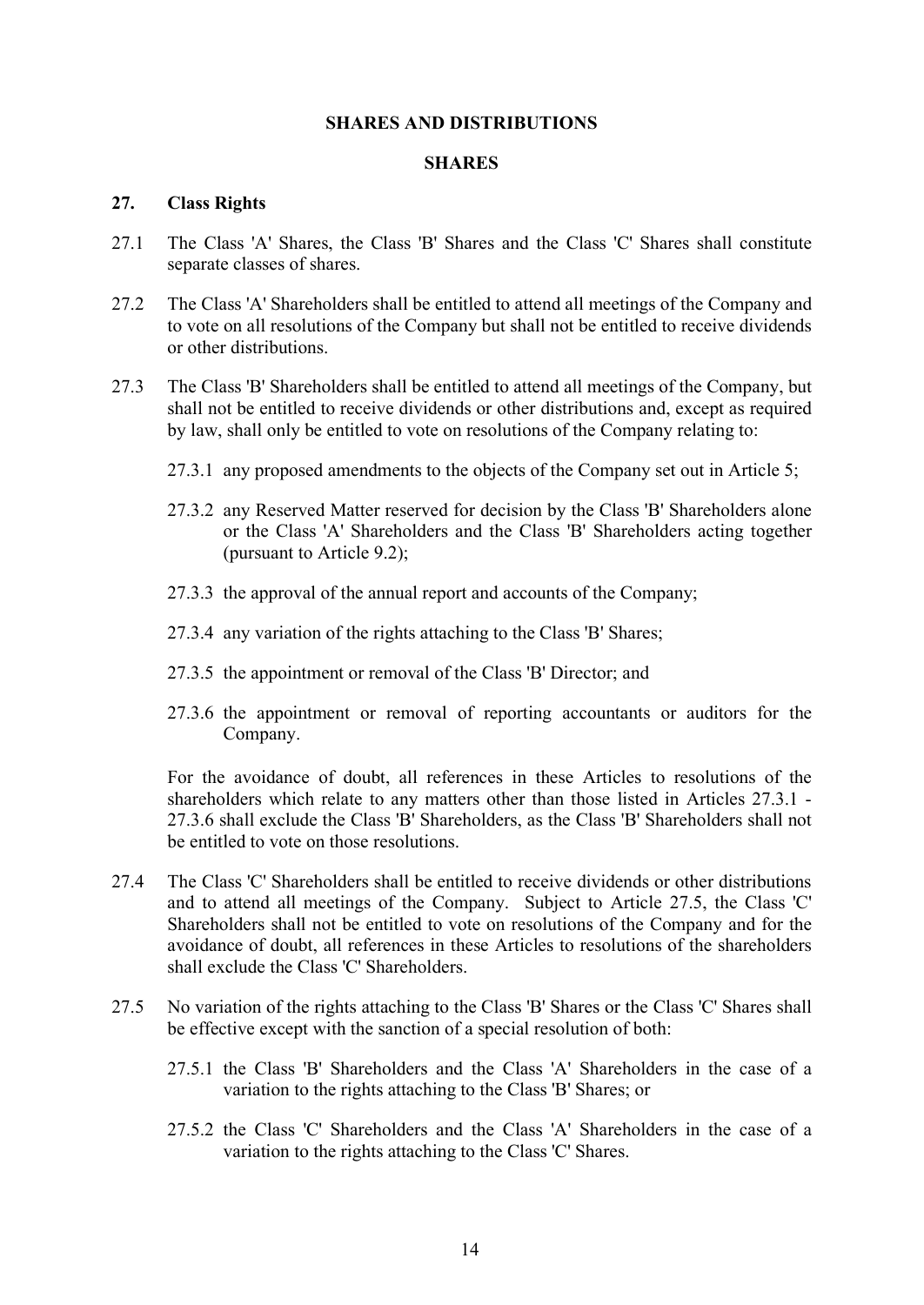# <span id="page-14-0"></span>**28. All shares to be fully paid up**

- 28.1 No share is to be issued for less than the aggregate of its nominal value and any premium to be paid to the Company in consideration for its issue.
- 28.2 This does not apply to shares taken on the formation of the Company by the subscribers to the Company's Memorandum.

# <span id="page-14-1"></span>**29. Powers to issue different classes of share**

- 29.1 Subject to the Articles, but without prejudice to the rights attached to any existing share, the Company may issue shares with such rights or restrictions as may be determined by ordinary resolution.
- 29.2 The Company may issue shares which are to be redeemed, or are liable to be redeemed at the option of the Company or the holder, and the Directors may determine the terms, conditions and manner of redemption of any such shares.

# <span id="page-14-2"></span>**30. Further issues of shares**

- 30.1 In accordance with section 567(1) of the Companies Act 2006, sections 561 and 562 of the Companies Act 2006 shall not apply to an allotment of equity securities (as defined in section 560(1) of the Companies Act 2006) made by the Company.
- 30.2 Subject to section 551 of the Companies Act 2006, any shares shall be at the disposal of the Directors who may allot, grant options over or otherwise dispose of them to any persons at those times and generally on the terms and conditions they think proper.

# <span id="page-14-3"></span>**31. Company not bound by less than absolute interests**

Except as required by law, no person is to be recognised by the Company as holding any share upon any trust, and except as otherwise required by law or the Articles, the Company is not in any way to be bound by or recognise any interest in a share other than the holder's absolute ownership of it and all the rights attaching to it.

# <span id="page-14-4"></span>**32. Share certificates**

- 32.1 The Company must issue each shareholder, free of charge, with one or more certificates in respect of the shares which that shareholder holds.
- 32.2 Every certificate must specify:
	- (a) in respect of how many shares, of what class, it is issued;
	- (b) the nominal value of those shares;
	- (c) that the shares are fully paid; and
	- (d) any distinguishing numbers assigned to them.
- 32.3 No certificate may be issued in respect of shares of more than one class.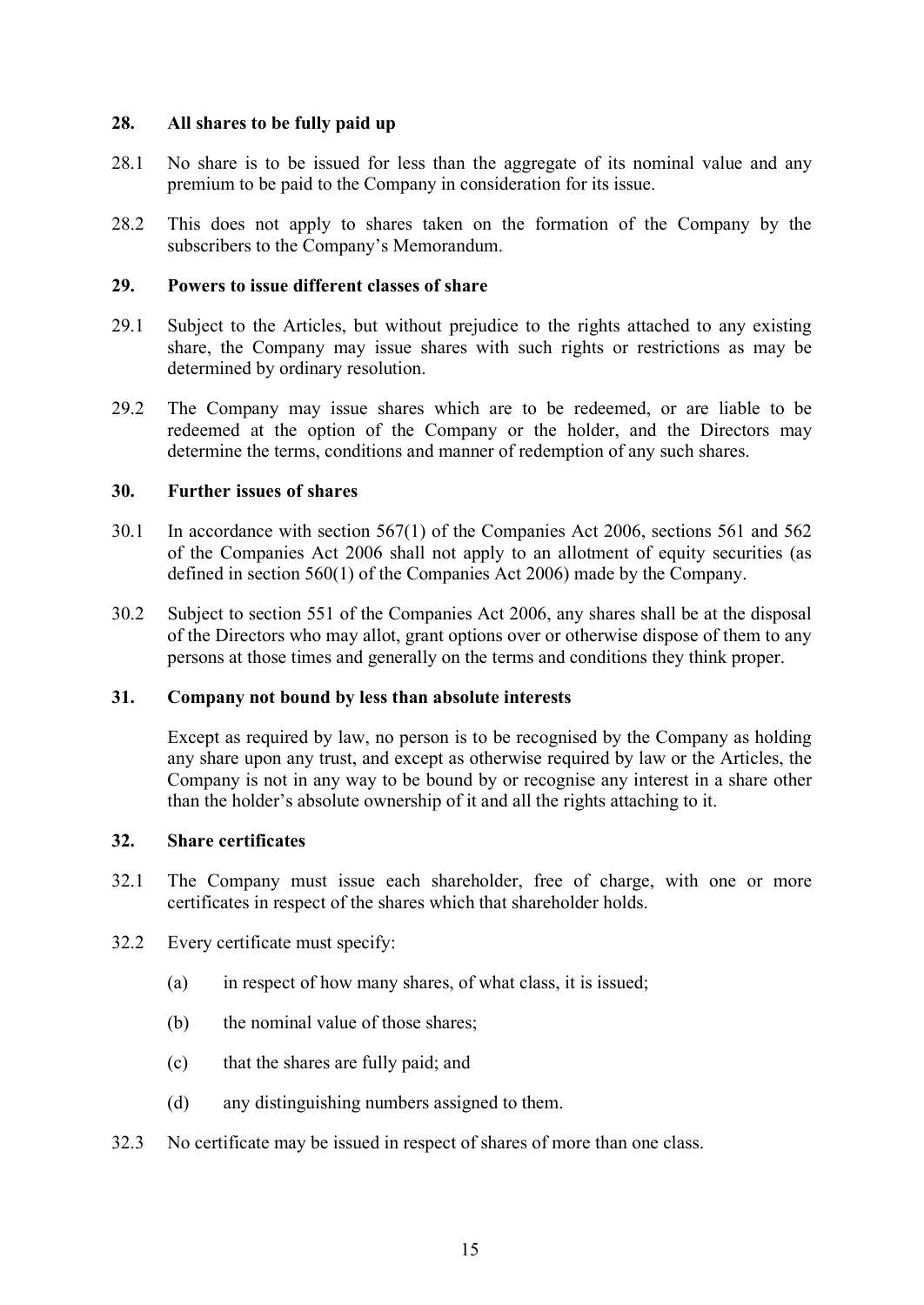- 32.4 If more than one person holds a share, only one certificate may be issued in respect of it.
- 32.5 Certificates must:
	- (a) have affixed to them the Company's common seal; or
	- (b) be otherwise executed in accordance with the Companies Acts.

# <span id="page-15-0"></span>**33. Replacement share certificates**

- 33.1 If a certificate issued in respect of a shareholder's shares is:
	- (a) damaged or defaced; or
	- (b) said to be lost, stolen or destroyed,

that shareholder is entitled to be issued with a replacement certificate in respect of the same shares.

- 33.2 A shareholder exercising the right to be issued with such a replacement certificate:
	- (a) may at the same time exercise the right to be issued with a single certificate or separate certificates;
	- (b) must return the certificate which is to be replaced to the Company if it is damaged or defaced; and
	- (c) must comply with such conditions as to evidence, indemnity and the payment of a reasonable fee as the Directors decide.

# <span id="page-15-1"></span>**34. Share transfers**

- 34.1 The Class 'B' Shares are non-transferable.
- 34.2 No Class 'A' Share or Class 'C' Share may be transferred unless the transfer is made in accordance with these Articles.
- 34.3 The Class 'A' Shares are non-transferable save that a Class 'A' Shareholder:
	- 34.3.1 may at any time transfer all of its Class 'A' Shares to another Class 'A' Shareholder or to its Permitted Transferee; and
	- 34.3.2 who is also a Director must immediately upon ceasing to be a Director transfer all of its Class 'A' Shares for no value to the person appointed as a Director in replacement of that Class 'A' Shareholder. If a replacement Director is not appointed at the time of the Class 'A' Shareholder ceasing to be a Director, the Class 'A' Shareholder shall instead transfer all of its Class 'A' Shares for no value to the Company pursuant to section 659(1) Companies Act 2006 and the Company shall be registered as the holder of the Class 'A' Shares until such time as a replacement Director has been appointed, when the Class 'A' Shares shall immediately be transferred by the Company for no value to the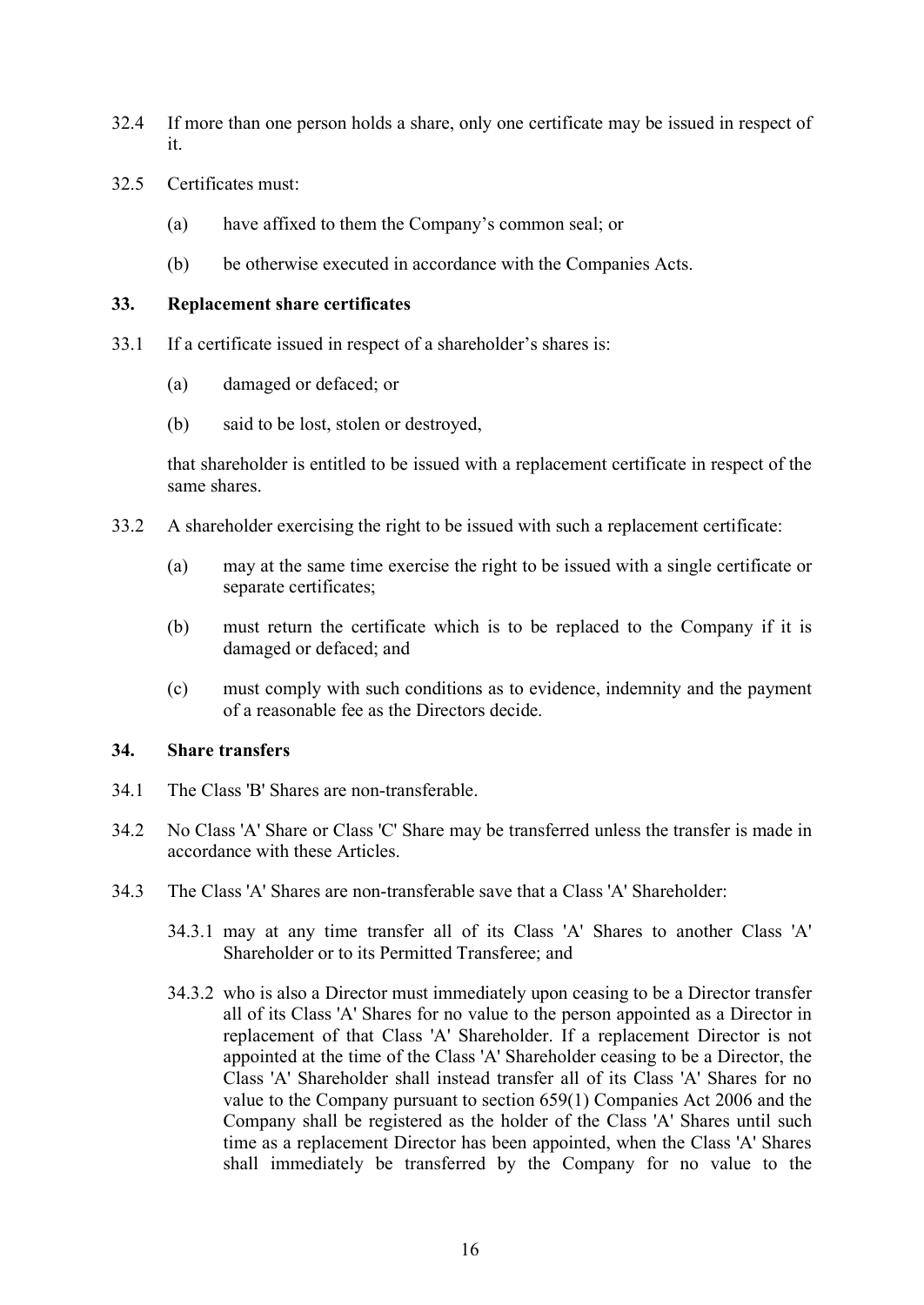replacement Director. If a replacement Director is not appointed within one year of the Class 'A' Shareholder ceasing to be a Director, the Directors may deal with the Class 'A' Shares then held by the Company as they see fit.

- <span id="page-16-0"></span>34.4 A Class 'C' Shareholder may at any time transfer some or all of its Class 'C' Shares to its Permitted Transferee without being required to serve a Transfer Notice or comply with the pre-emption procedure set out in this Article [34.](#page-15-1)
- 34.5 Except where Article [34.4](#page-16-0) applies, a Class 'C' Shareholder wishing to transfer some or all of its Class 'C' Shares (the **"Seller"**) must give a Transfer Notice to the Company giving details of the proposed transfer including, in particular, the number of Class 'C' Shares to be transferred (the **"Sale Shares"**), the identity of the proposed transferee(s), the price of the Sale Shares (the **"Transfer Price"**) and other payment terms and conditions. Once given under these Articles, a Transfer Notice may not be withdrawn.
- 34.6 A Transfer Notice appoints the Company the agent of the Seller for the sale of the Sale Shares at the Transfer Price.
- 34.7 As soon as practicable following the receipt of a Transfer Notice, the Directors shall offer the Sale Shares for sale to the other Class 'C' Shareholders. Each offer shall be in writing and give details of the number and Transfer Price of the Sale Shares offered.
- 34.8 The Directors shall offer the Sale Shares to all Class 'C' Shareholders other than the Seller (**"Continuing Shareholders"**), inviting them to apply in writing within 28 days of the date of the offer (**"Offer Period"**) for the maximum number of Sale Shares they wish to buy.
- 34.9 If, at the end of the Offer Period, the number of Sale Shares applied for is equal to or exceeds the number of Sale Shares, the Directors shall allocate the Sale Shares to each Continuing Shareholder who has applied for Sale Shares in the proportion which his existing holding of Class 'C' Shares bears to the total number of Class 'C' Shares held by those Continuing Shareholders who have applied for Sale Shares. Fractional entitlements shall be rounded to the nearest whole number. No allocation shall be made to a Continuing Shareholder of more than the maximum number of Sale Shares which he has stated he is willing to buy.
- 34.10 If, at the end of the Offer Period, the total number of Sale Shares applied for is less than the number of Sale Shares, the Board shall allocate the Sale Shares to the Continuing Shareholders in accordance with their applications. The balance (**"Surplus Shares"**) shall be dealt with in accordance with Article [34.12.](#page-17-0)
- 34.11 At the end of the Offer Period, the Directors shall give written notice of allocation (**"Allocation Notice"**) to the Seller and each Continuing Shareholder to whom Sale Shares have been allocated. The Allocation Notice shall specify the number of Sale Shares allocated to each Continuing Shareholder, the amount payable by each for the number of Sale Shares allocated to him or her and the place and time for completion of the transfer of the Sale Shares.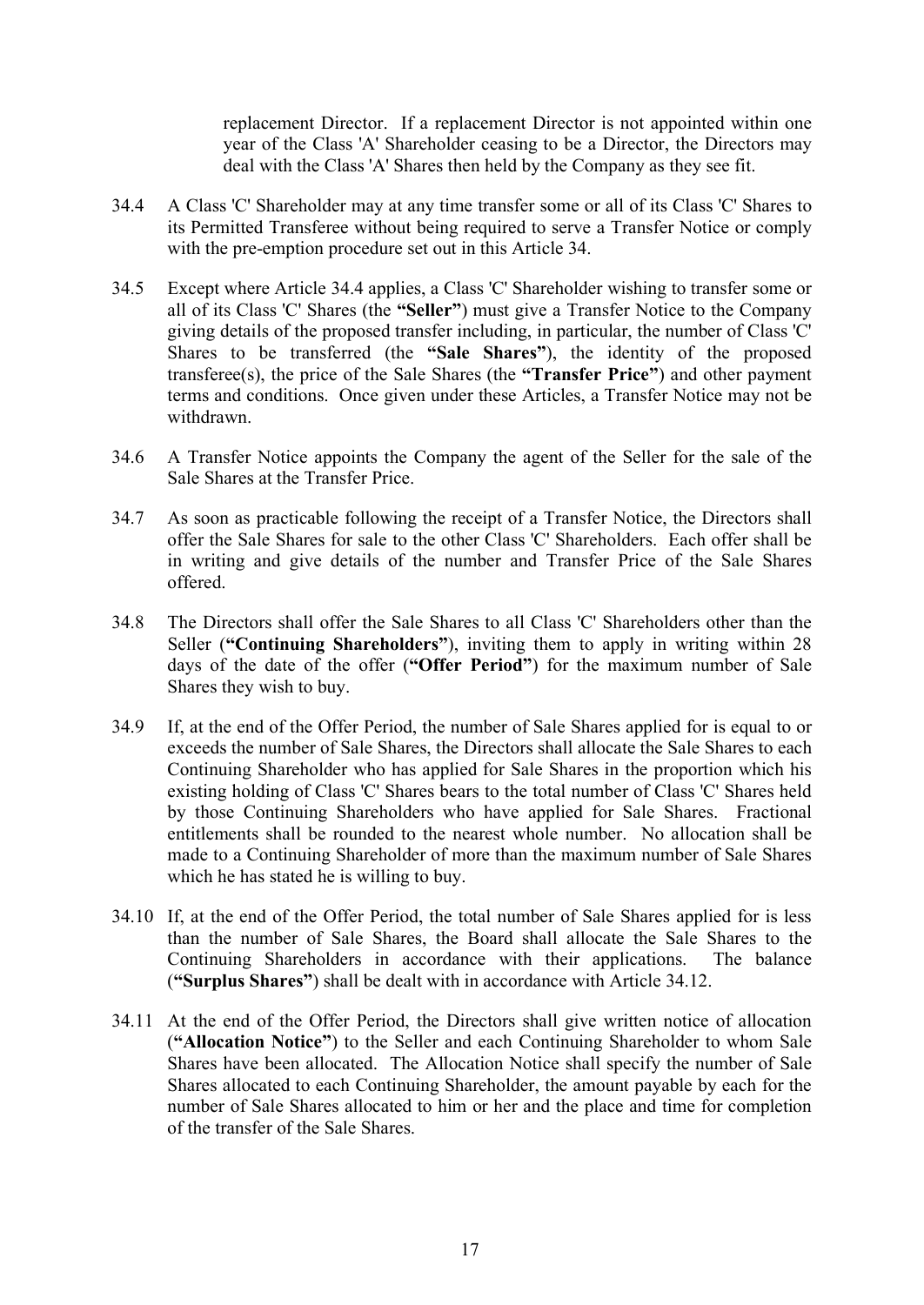- <span id="page-17-0"></span>34.12 If there are any Surplus Shares, the Directors shall have 28 days from the end of the Offer Period within which to identify an alternative person or persons to whom the Surplus Shares shall be transferred. If the Directors identify one or more suitable transferees, the Directors shall issue an Allocation Notice to the Seller and to those transferees in relation to the Surplus Shares. If the Directors fail to identify one or more suitable transferees for (some or all) of the Surplus Shares within 28 days from the end of the Offer Period, then the Seller may transfer the remaining Surplus Shares to any person at a price at least equal to the Transfer Price.
- 34.13 The Seller's right to transfer Class 'C' Shares under Article [34.12](#page-17-0) does not apply if the Directors consider in their absolute discretion that the proposed transferee is unsuitable as a Class 'C' Shareholder for any reason.
- 34.14 The restrictions imposed by this Article [34](#page-15-1) may be waived in relation to any proposed transfer of Class 'C' Shares with the consent of the Class 'C' Shareholders who, but for the waiver, would or might have been entitled to have such Class 'C' Shares offered to them in accordance with this Article [34.](#page-15-1)
- 34.15 Shares which are transferable may be transferred by means of an instrument of transfer in any usual form or any other form approved by the Directors, which is executed by or on behalf of the transferor.
- 34.16 No fee may be charged for registering any instrument of transfer or other Document relating to or affecting the title to any share.
- 34.17 The Company may retain any instrument of transfer which is registered.
- 34.18 The transferor remains the holder of a share until the transferee's name is entered in the register of shareholders as holder of it.
- 34.19 The Directors may refuse to register the transfer of a share to a person of whom they do not approve.
- 34.20 They may also refuse to register the transfer unless it is lodged at the registered office of the Company or at such other place as the Directors may appoint and is accompanied by such evidence as the Directors may reasonably require to show the right of the transferor to make the transfer, and by such other information, as they may reasonably require.
- 34.21 If the Directors refuse to register such a transfer, they shall, within two months after the date on which the transfer was lodged with the Company send to the transferee notice of the refusal.
- 34.22 The provisions of this Article apply in addition to any restrictions on the transfer of a share which maybe set out elsewhere in the Memorandum or Articles of the Company.
- 34.23 In these Articles, reference to the transfer of a share includes the transfer, assignment or other disposal of a beneficial or other interest in that share, or the creation of a trust or encumbrance over that share, and reference to a share includes a beneficial or other interest in a share.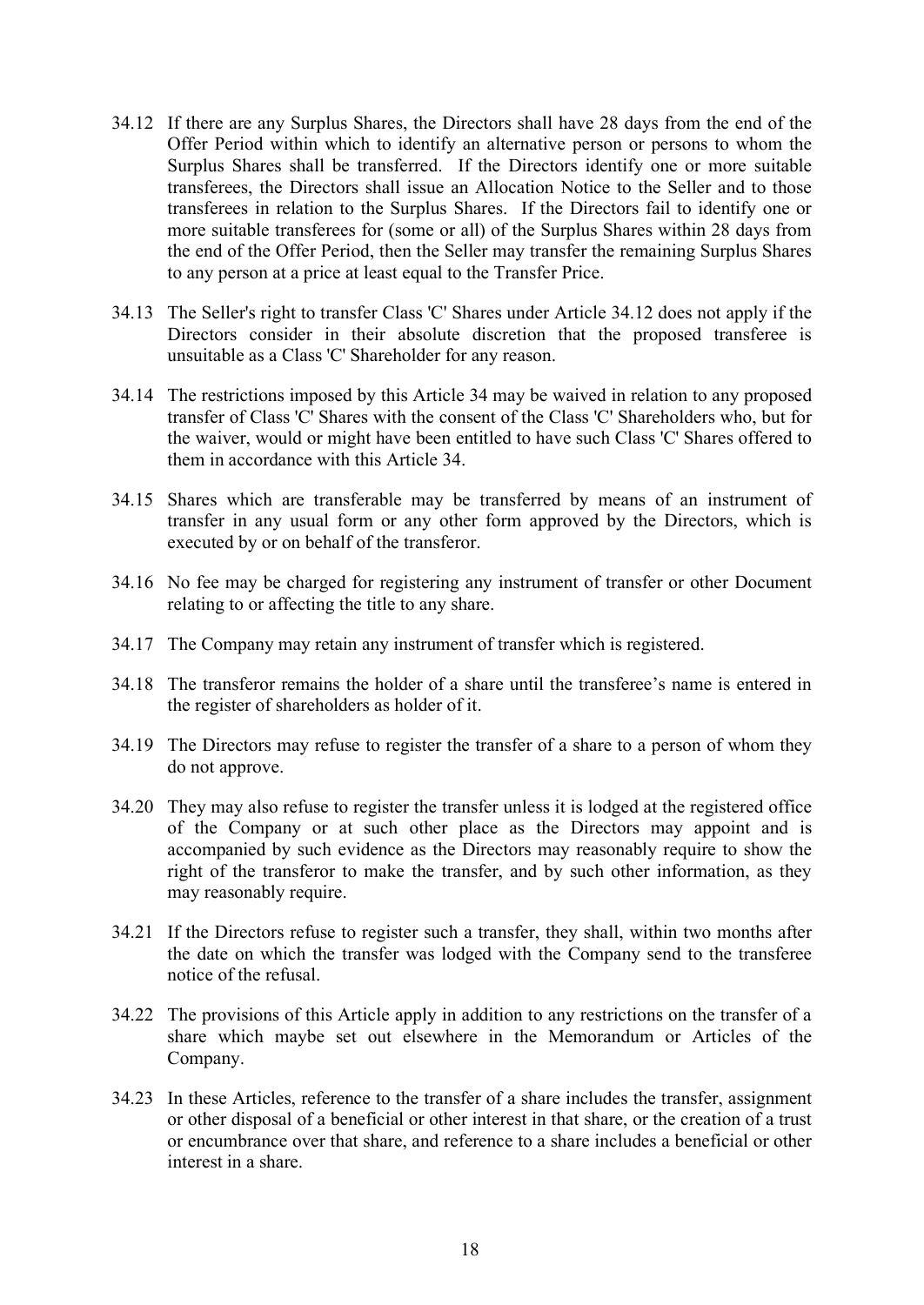# <span id="page-18-0"></span>**35. Purchase of own shares**

Subject to the Articles, the Company may purchase its own shares (including any redeemable shares) and may make a payment in respect of the redemption or purchase of its own shares otherwise than out of the distributable profits of the Company or the proceeds of a fresh issue of shares. Any share so purchased shall be purchased at its nominal value.

# <span id="page-18-1"></span>**36. Transmission of shares**

- 36.1 If title to a share passes to a transmittee, the Company may only recognise the transmittee as having any title to that share.
- 36.2 A transmittee who produces such evidence of entitlement to shares as the Directors may properly require:
	- (a) may, subject to the Articles, choose either to become the holder of those shares or to have them transferred to another person; and
	- (b) subject to the Articles, and pending any transfer of the shares to another person, has the same rights as the holder had.
- 36.3 But transmittees do not have the right to attend or vote at a general meeting, or agree to a proposed written resolution, in respect of shares to which they are entitled, by reason of the holder's death or bankruptcy or otherwise, unless they become the holders of those shares.

# <span id="page-18-2"></span>**37. Exercise of transmittees' rights**

- 37.1 Transmittees who wish to become the holders of shares to which they have become entitled must notify the Company in Writing of that wish.
- 37.2 If the transmittee wishes to have a share transferred to another person, the transmittee must execute an instrument of transfer in respect of it.
- 37.3 Any transfer made or executed under this Article is to be treated as if it were made or executed by the person from whom the transmittee has derived rights in respect of the share, and as if the event which gave rise to the transmission had not occurred.

# <span id="page-18-3"></span>**38. Transmittees bound by prior notices**

38.1 If a notice is given to a shareholder in respect of shares and a transmittee is entitled to those shares, the transmittee is bound by the notice if it was given to the shareholder before the transmittee's name has been entered in the register of shareholders.

# **DIVIDENDS AND OTHER DISTRIBUTIONS**

# <span id="page-18-5"></span><span id="page-18-4"></span>**39. Procedure for declaring dividends**

39.1 Subject to the Companies Acts, the Regulations and the Articles, the Company may by ordinary resolution declare dividends, and the Directors may, provided that such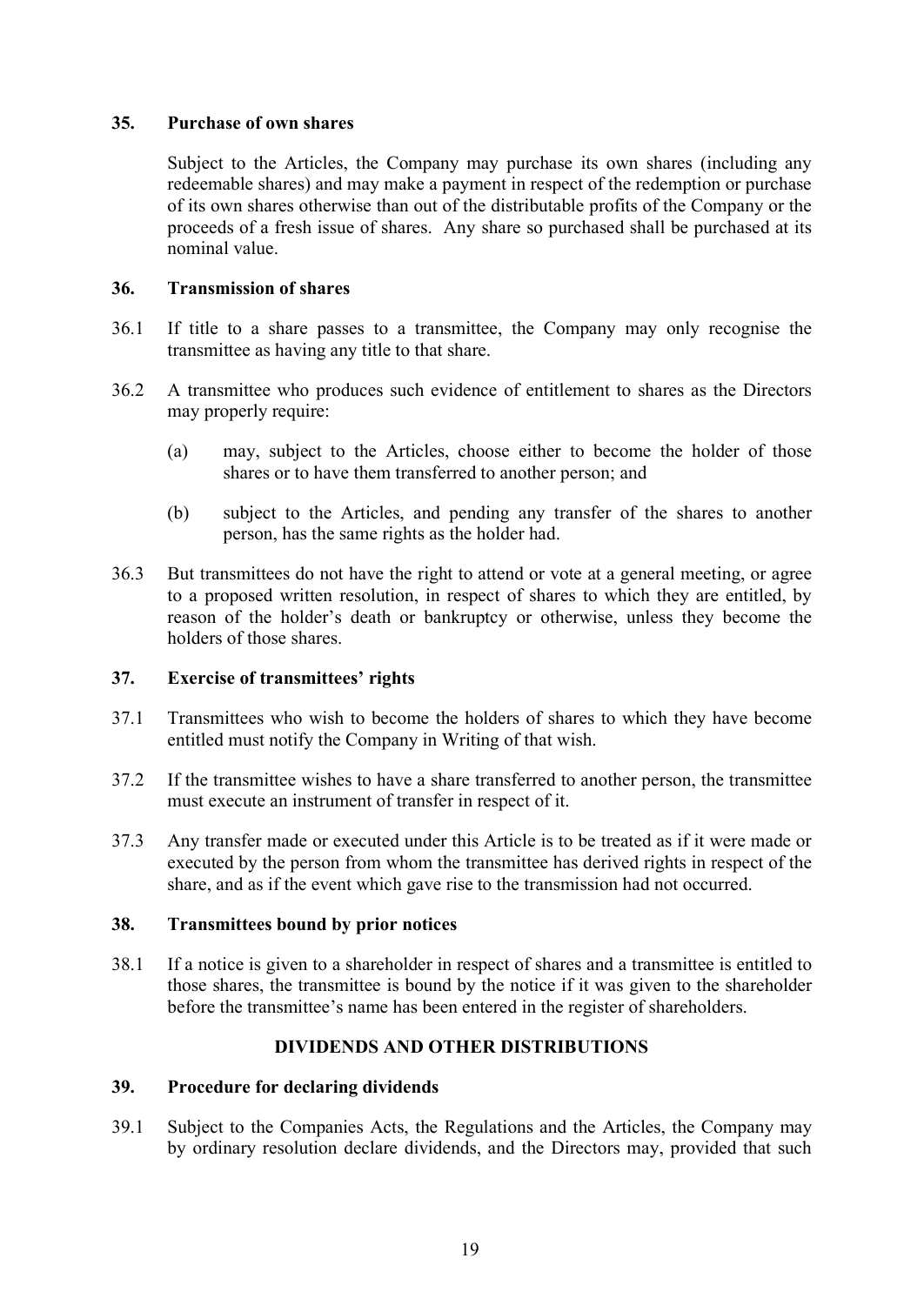decision is authorised by an ordinary resolution of the shareholders, decide to pay interim dividends.

- 39.2 For the avoidance of doubt the payment of dividends shall be considered to be a transfer of assets other than for full consideration and shall not be permitted other than in the circumstances prescribed in Article 3.
- 39.3 A dividend must not be declared unless the Directors have made a recommendation as to its amount. Such a dividend must not exceed the amount recommended by the Directors.
- 39.4 No dividend may be declared or paid unless it is in accordance with shareholders' respective rights.
- 39.5 Unless the shareholders' resolution to declare or Directors' decision to pay a dividend, or the terms on which shares are issued, specify otherwise, it must be paid by reference to each shareholder's holding of shares on the date of the resolution or decision to declare or pay it.
- 39.6 If the Company's share capital is divided into different classes, no interim dividend may be paid on shares carrying deferred or non-preferred rights if, at the time of payment, any preferential dividend is in arrear.
- 39.7 The Directors may pay at intervals any dividend payable at a fixed rate if it appears to them that the profits available for distribution justify the payment.
- 39.8 If the Directors act in good faith, they do not incur any liability to the holders of shares conferring preferred rights for any loss they may suffer by the lawful payment of an interim dividend on shares with deferred or non-preferred rights.

# <span id="page-19-0"></span>**40. Payment of dividends and other distributions**

- 40.1 Where a dividend or other sum which is a distribution is payable in respect of a share, it must be paid by one or more of the following means:
	- (a) transfer to a bank or building society account indicated by the distribution recipient either in Writing or as the Directors may otherwise decide;
	- (b) sending a cheque made payable to the distribution recipient by post to the distribution recipient at the distribution recipient's registered Address (if the distribution recipient is a holder of the share), or (in any other case) to an Address indicated by the distribution recipient either in Writing or as the Directors may otherwise decide;
	- (c) sending a cheque made payable to such person by post to such person at such Address as the distribution recipient has indicated either in Writing or as the Directors may otherwise decide; or
	- (d) any other means of payment as the Directors agree with the distribution recipient either in Writing or by such other means as the Directors decide.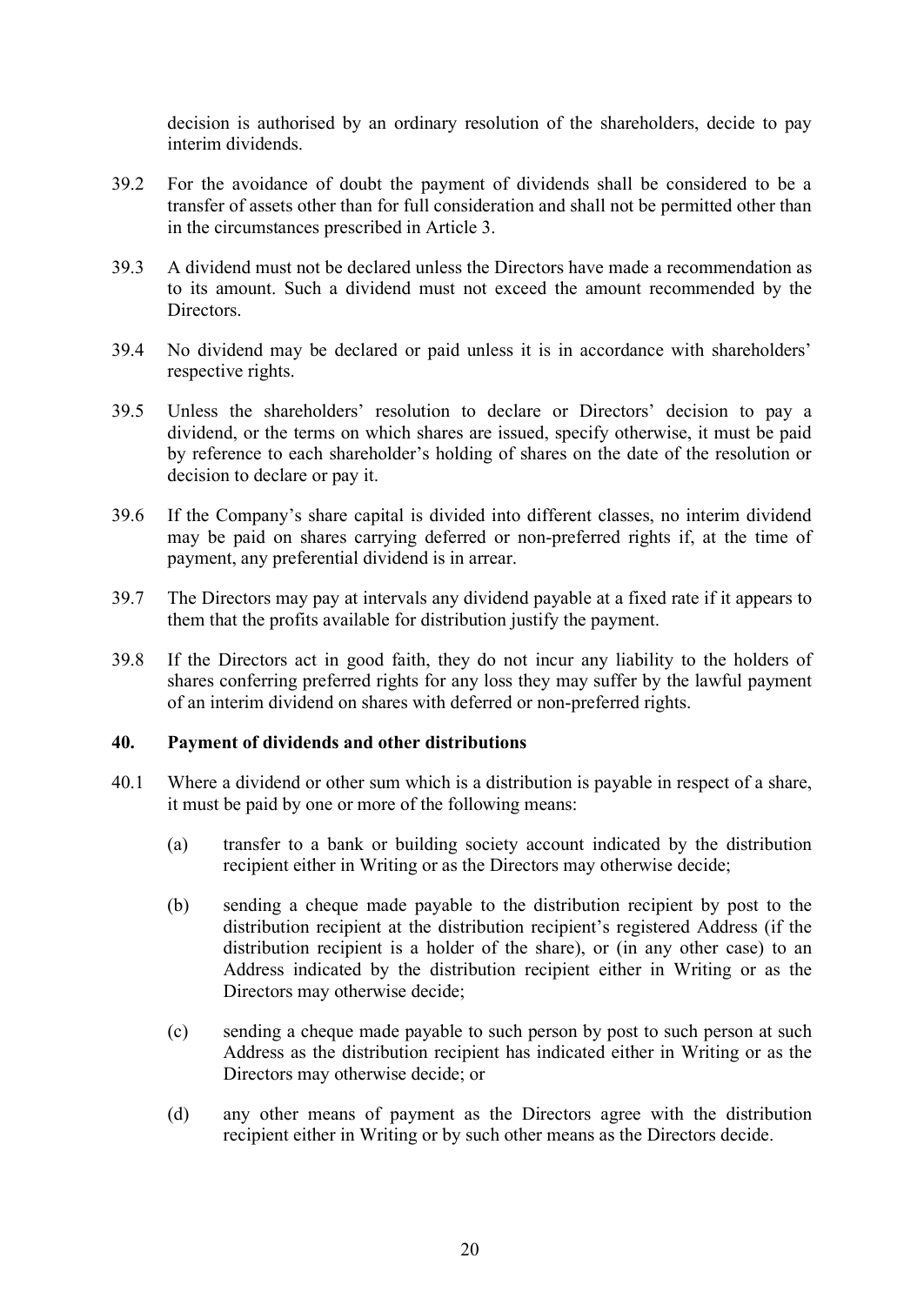- 40.2 In the Articles, "the distribution recipient" means, in respect of a share in respect of which a dividend or other sum is payable:
	- (a) the holder of the share; or
	- (b) if the share has two or more joint holders, whichever of them is named first in the register of members; or
	- (c) if the holder is no longer entitled to the share by reason of death or bankruptcy, or otherwise by operation of law, the transmittee.

# <span id="page-20-0"></span>**41. No interest on distributions**

The Company may not pay interest on any dividend or other sum payable in respect of a share unless otherwise provided by:

- (a) the terms on which the share was issued; or
- (b) the provisions of another agreement between the holder of that share and the Company.

# <span id="page-20-1"></span>**42. Unclaimed distributions**

- 42.1 All dividends or other sums which are:
	- (a) payable in respect of shares; and
	- (b) unclaimed after having been declared or become payable,

may be invested or otherwise made use of by the Directors for the benefit of the Company until claimed.

- 42.2 The payment of any such dividend or other sum into a separate account does not make the Company a trustee in respect of it.
- 42.3 If:
	- (a) twelve years have passed from the date on which a dividend or other sum became due for payment; and
	- (b) the distribution recipient has not claimed it,

the distribution recipient is no longer entitled to that dividend or other sum and it ceases to remain owing by the Company.

# <span id="page-20-2"></span>**43. Non-cash distributions**

43.1 Subject to the terms of issue of the share in question, the Company may, by ordinary resolution on the recommendation of the Directors, decide to pay all or part of a dividend or other distribution payable in respect of a share by transferring non-cash assets of equivalent value (including, without limitation, shares or other securities in any company).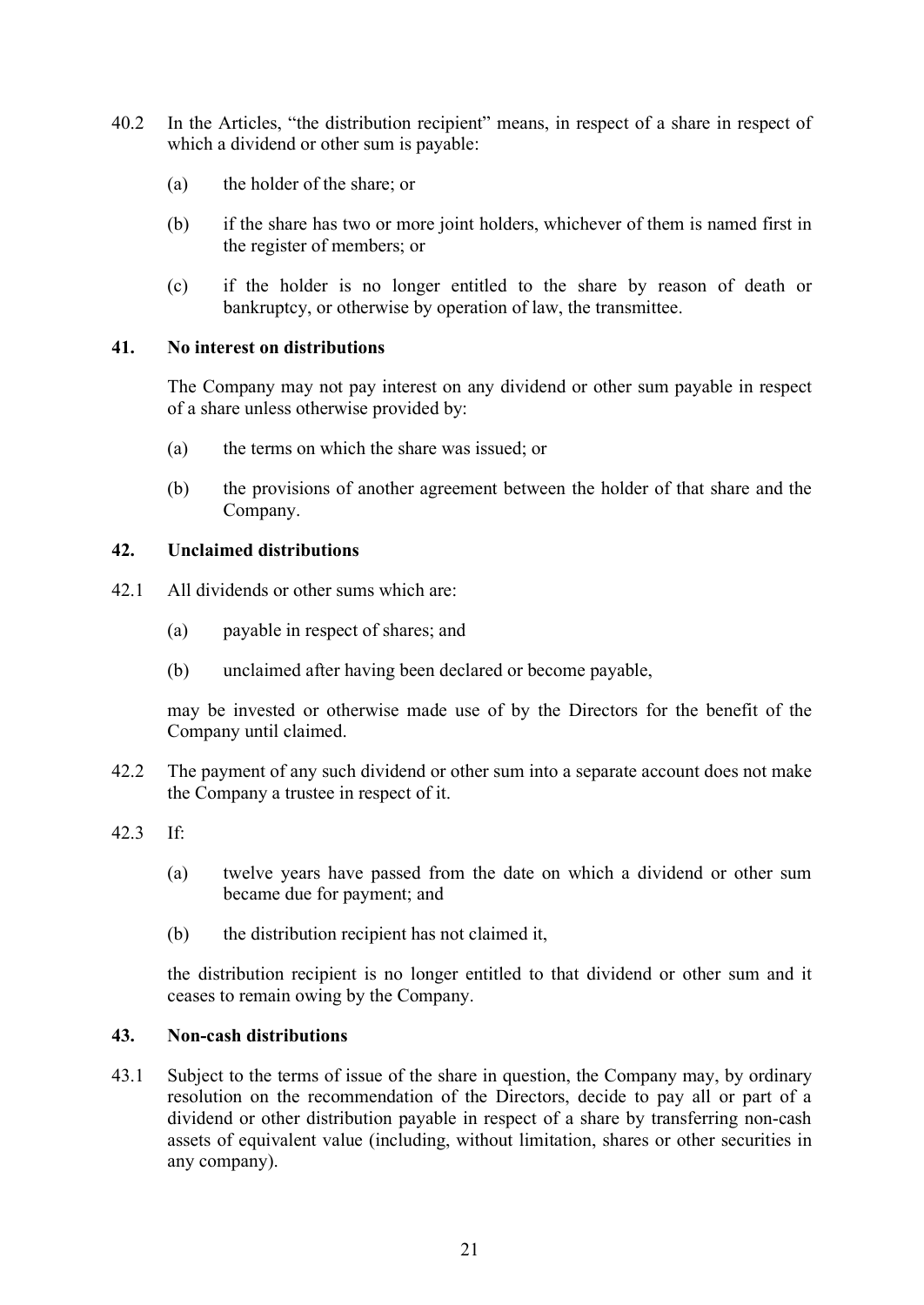- 43.2 For the purposes of paying a non-cash distribution, the Directors may make whatever arrangements they think fit, including, where any difficulty arises regarding the distribution:
	- (a) fixing the value of any assets;
	- (b) paying cash to any distribution recipient on the basis of that value in order to adjust the rights of recipients; and
	- (c) vesting any assets in trustees.

# <span id="page-21-0"></span>**44. Waiver of distributions**

Distribution recipients may waive their entitlement to a dividend or other distribution payable in respect of a share by giving the Company notice in Writing to that effect, but if:

- (a) the share has more than one holder; or
- (b) more than one person is entitled to the share, whether by reason of the death or bankruptcy of one or more joint holders, or otherwise,

the notice is not effective unless it is expressed to be given, and signed, by all the holders or persons otherwise entitled to the share.

# **CAPITALISATION OF PROFITS**

# <span id="page-21-2"></span><span id="page-21-1"></span>**45. Authority to capitalise and appropriation of capitalised sums**

- 45.1 Subject to the Articles, the Directors may, if they are so authorised by an ordinary resolution:
	- (a) decide to capitalise any profits of the Company (whether or not they are available for distribution) which are not required for paying a preferential dividend, or any sum standing to the credit of the Company's share premium account or capital redemption reserve; and
	- (b) appropriate any sum which they so decide to capitalise (a "capitalised sum") to the persons who would have been entitled to it if it were distributed by way of dividend (the "persons entitled") and in the same proportions.
- 45.2 Capitalised sums must be applied:
	- (a) on behalf of the persons entitled; and
	- (b) in the same proportions as a dividend would have been distributed to them.
- <span id="page-21-3"></span>45.3 Any capitalised sum may be applied in paying up new shares of a nominal amount equal to the capitalised sum which are then allotted credited as fully paid to the persons entitled or as they may direct.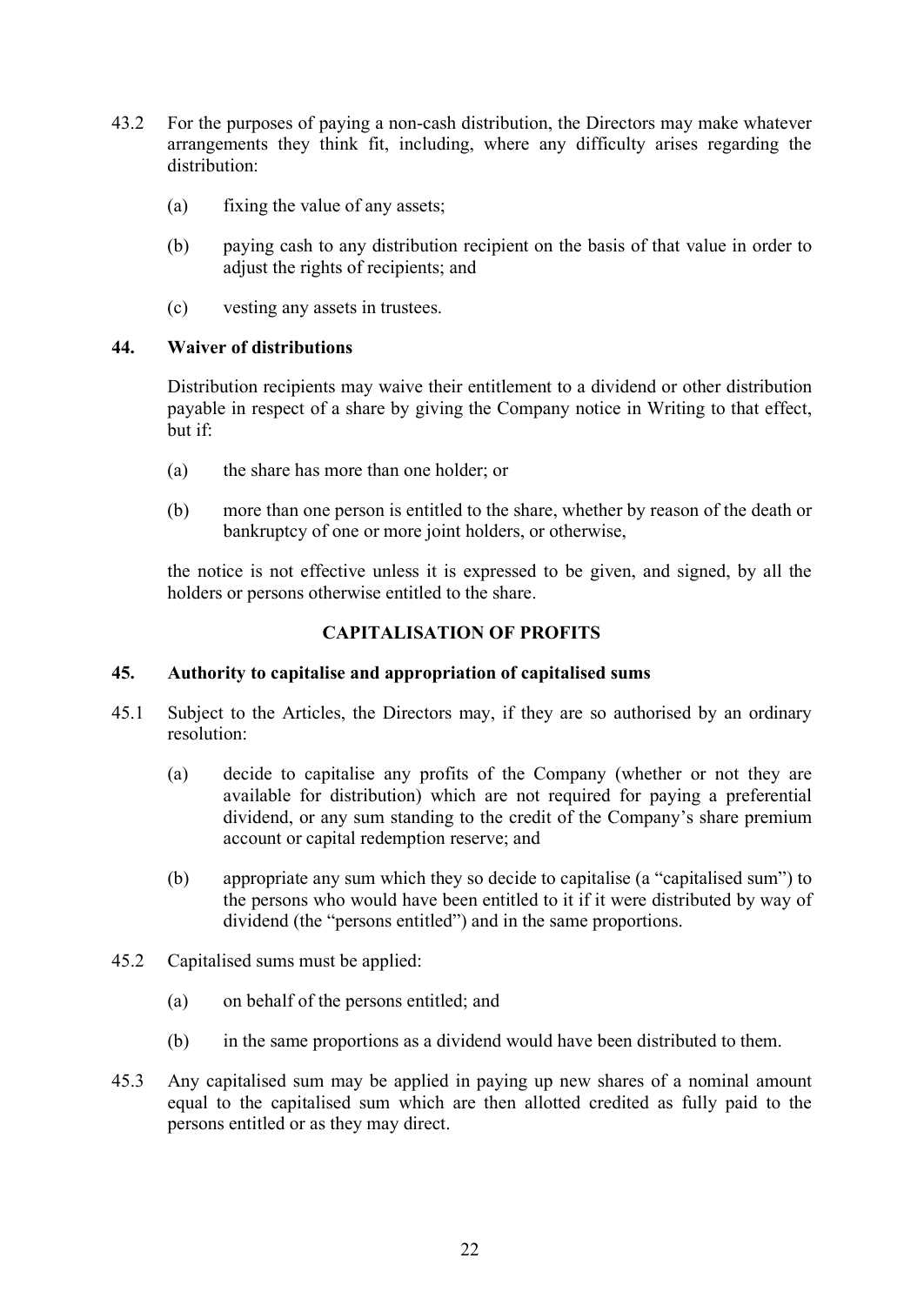- <span id="page-22-5"></span>45.4 A capitalised sum which was appropriated from profits available for distribution may be applied in paying up new debentures of the Company which are then allotted credited as fully paid to the persons entitled or as they may direct.
- 45.5 Subject to the Articles the Directors may:
	- (a) apply capitalised sums in accordance with Articles [45.3](#page-21-3) and [45.4](#page-22-5) partly in one way and partly in another;
	- (b) make such arrangements as they think fit to deal with shares or debentures becoming distributable in fractions under this Article (including the issuing of fractional certificates or the making of cash payments); and
	- (c) authorise any person to enter into an agreement with the Company on behalf of all the persons entitled which is binding on them in respect of the allotment of shares and debentures to them under this Article.

# **DECISION-MAKING BY SHAREHOLDERS**

# **ORGANISATION OF GENERAL MEETINGS**

# <span id="page-22-2"></span><span id="page-22-1"></span><span id="page-22-0"></span>**46. Annual General Meeting**

- 46.1 The Company must hold an AGM in every year. The first AGM must be held within 18 months after the Company's incorporation.
- 46.2 At an AGM the shareholders:
	- 46.2.1 receive the accounts of the Company for the previous financial year;
	- 46.2.2 receive a written report on the Company's activities since the previous AGM; and

46.2.3 appoint reporting accountants or auditors for the Company.

# <span id="page-22-3"></span>**47. General meetings**

- 47.1 The Directors may call a general meeting at any time.
- 47.2 The Directors must call a general meeting if required to do so by the shareholders under the Companies Acts.

# <span id="page-22-4"></span>**48. Length of notice**

All general meetings must be called by either:

- 48.1 at least 14 Clear Days' notice; or
- 48.2 shorter notice if it is so agreed by a majority of the shareholders having a right to attend and vote at that meeting. Any such majority must together represent at least 90% of the total voting rights at that meeting of all the shareholders.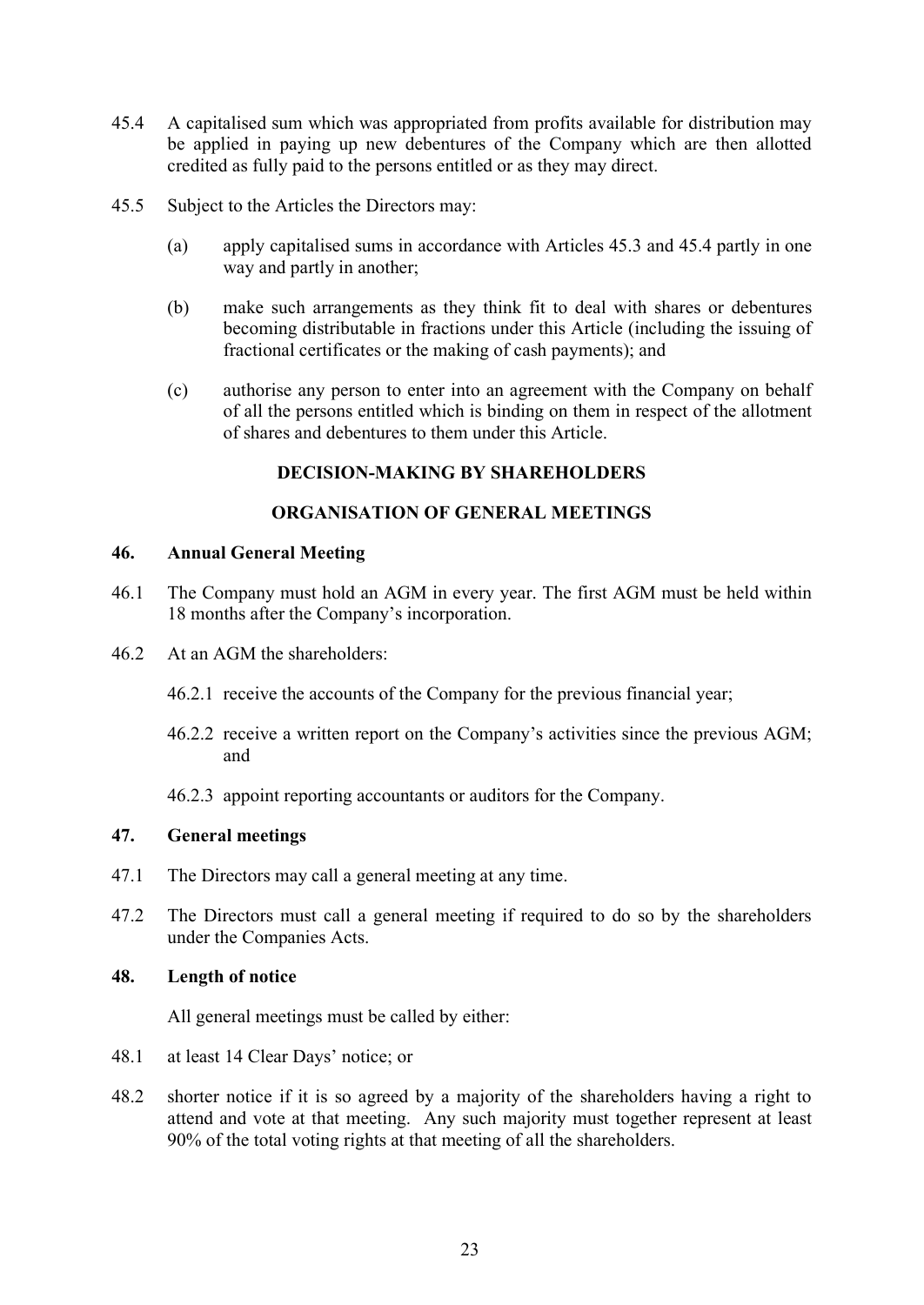# <span id="page-23-0"></span>**49. Contents of notice**

- 49.1 Every notice calling a general meeting must specify the place, day and time of the meeting, whether it is a general or an annual general meeting, and the general nature of the business to be transacted.
- 49.2 If a special resolution is to be proposed, the notice must include the proposed resolution and specify that it is proposed as a special resolution.
- 49.3 In every notice calling a meeting of the Company there must appear with reasonable prominence a statement informing the shareholder of his or her rights to appoint another person as his or her proxy at a general meeting.

# <span id="page-23-1"></span>**50. Service of notice**

Notice of general meetings must be given to every shareholder, to the Directors and to the auditors of the Company.

# <span id="page-23-2"></span>**51. Attendance and speaking at general meetings**

- 51.1 A person is able to exercise the right to speak at a general meeting when that person is in a position to communicate to all those attending the meeting, during the meeting, any information or opinions which that person has on the business of the meeting.
- 51.2 A person is able to exercise the right to vote at a general meeting when:
	- (a) that person is able to vote, during the meeting, on resolutions put to the vote at the meeting; and
	- (b) that person's vote can be taken into account in determining whether or not such resolutions are passed at the same time as the votes of all the other persons attending the meeting.
- 51.3 The Directors may make whatever arrangements they consider appropriate to enable those attending a general meeting to exercise their rights to speak or vote at it.
- 51.4 In determining attendance at a general meeting, it is immaterial whether any two or more shareholders attending it are in the same place as each other.
- 51.5 Two or more persons who are not in the same place as each other attend a general meeting if their circumstances are such that if they have (or were to have) rights to speak and vote at that meeting, they are (or would be) able to exercise them.

# <span id="page-23-3"></span>**52. Quorum for general meetings**

- 52.1 No business other than the appointment of the chairman of the meeting is to be transacted at a general meeting if the persons attending it do not constitute a quorum.
- 52.2 The quorum for a general meeting shall be two persons entitled to vote on the business to be transacted (each being a shareholder, a proxy for a shareholder or a duly authorised representative of a shareholder).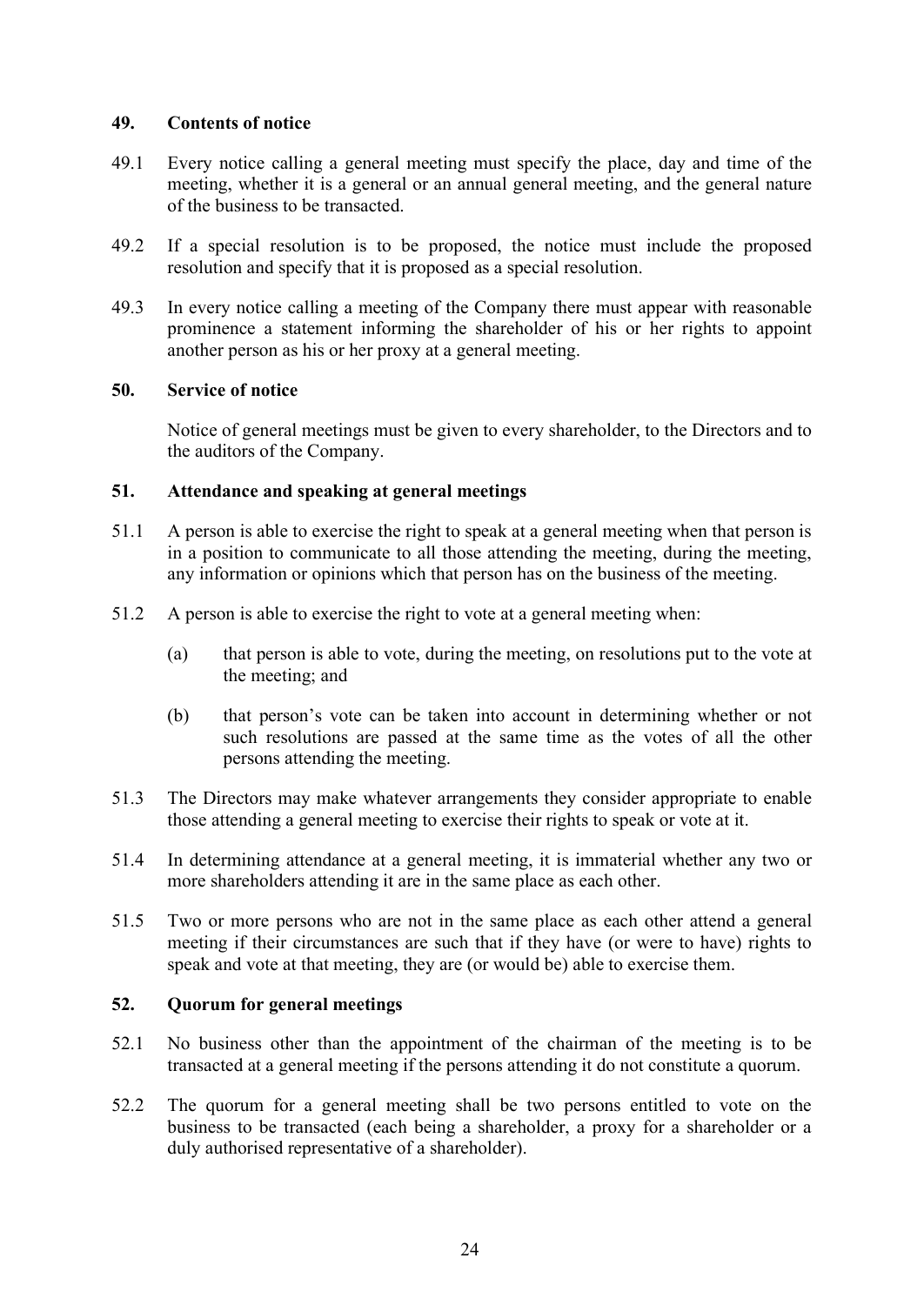# <span id="page-24-0"></span>**53. Chairing general meetings**

- 53.1 If the Directors have appointed a chairman, the chairman shall chair general meetings if present and willing to do so.
- 53.2 If the Directors have not appointed a chairman, or if the chairman is unwilling to chair the meeting or is not present within ten minutes of the time at which a meeting was due to start:
	- (a) the Directors present; or
	- (b) (if no Directors are present), the meeting,

must appoint a Director or shareholder to chair the meeting, and the appointment of the chairman of the meeting must be the first business of the meeting.

53.3 The person chairing a meeting in accordance with this Article is referred to as "the chairman of the meeting".

# <span id="page-24-1"></span>**54. Attendance and speaking by Directors and non-shareholders**

- 54.1 Directors may attend and speak at general meetings, whether or not they are shareholders.
- 54.2 The chairman of the meeting may permit other persons who are not:
	- (a) shareholders of the Company; or
	- (b) otherwise entitled to exercise the rights of shareholders in relation to general meetings,

to attend and speak at a general meeting.

# <span id="page-24-2"></span>**55. Adjournment**

- 55.1 If the persons attending a general meeting within half an hour of the time at which the meeting was due to start do not constitute a quorum, or if during a meeting a quorum ceases to be present, the chairman of the meeting must adjourn it.
- 55.2 The chairman of the meeting may adjourn a general meeting at which a quorum is present if:
	- (a) the meeting consents to an adjournment; or
	- (b) it appears to the chairman of the meeting that an adjournment is necessary to protect the safety of any person attending the meeting or ensure that the business of the meeting is conducted in an orderly manner.
- 55.3 The chairman of the meeting must adjourn a general meeting if directed to do so by the meeting.
- 55.4 When adjourning a general meeting, the chairman of the meeting must: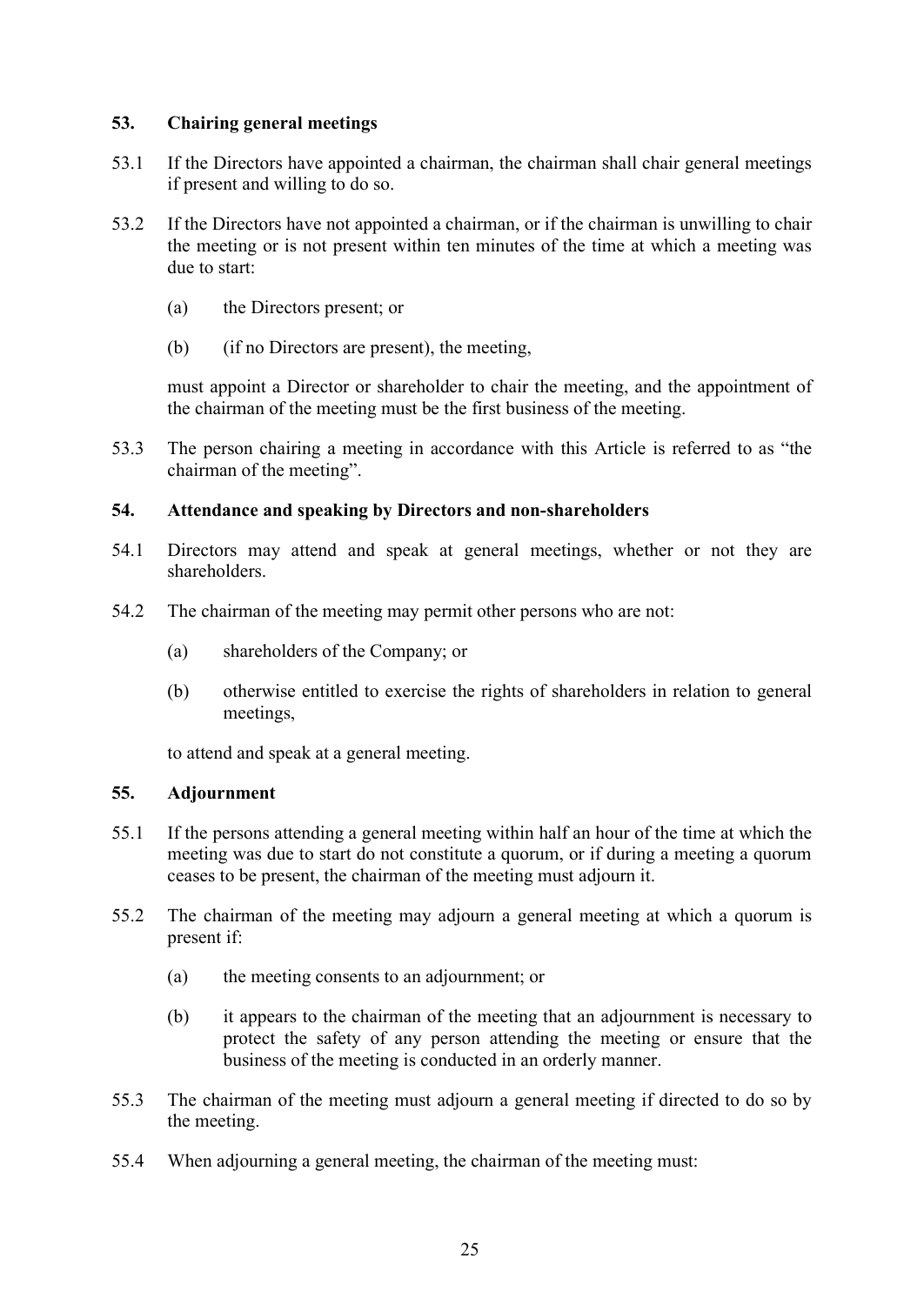- (a) either specify the time and place to which it is adjourned or state that it is to continue at a time and place to be fixed by the Directors; and
- (b) have regard to any directions as to the time and place of any adjournment which have been given by the meeting.
- 55.5 If the continuation of an adjourned meeting is to take place more than 14 days after it was adjourned, the Company must give at least 7 Clear Days' notice of it (that is, excluding the day of the adjourned meeting and the day on which the notice is given):
	- (a) to the same persons to whom notice of the Company's general meetings is required to be given; and
	- (b) containing the same information which such notice is required to contain.
- 55.6 No business may be transacted at an adjourned general meeting which could not properly have been transacted at the meeting if the adjournment had not taken place.

# **VOTING AT GENERAL MEETINGS**

#### <span id="page-25-1"></span><span id="page-25-0"></span>**56. Voting: general**

- 56.1 A resolution put to the vote of a general meeting must be decided on a show of hands by those shareholders in attendance and entitled to vote on that resolution, unless a poll is duly demanded in accordance with the Articles.
- <span id="page-25-2"></span>56.2 A person who is not a shareholder of the Company shall not have any right to vote at a general meeting of the Company; but this is without prejudice to any right to vote on a resolution affecting the rights attached to a class of the Company's debentures*.*
- 56.3 Article [56.2](#page-25-2) shall not prevent a person who is a proxy for a shareholder or a duly Authorised Representative from voting at a general meeting of the Company.
- 56.4 On a vote on a resolution on a show of hands at a meeting every person present in person (whether a shareholder, proxy or Authorised Representative of a shareholder) and entitled to vote shall have a maximum of one vote.
- 56.5 On a vote on a resolution on a poll at a meeting every shareholder present in person or by proxy or Authorised Representative and entitled to vote shall have one vote.
- 56.6 In the case of an equality of votes, whether on a show of hands or on a poll, the chair of the meeting shall not be entitled to a casting vote in addition to any other vote he or she may have.
- 56.7 No shareholder shall be entitled to vote at any general meeting unless all monies presently payable by him, her or it to the Company have been paid.
- <span id="page-25-3"></span>56.8 The following provisions apply to any organisation that is a shareholder ("a Shareholder Organisation"):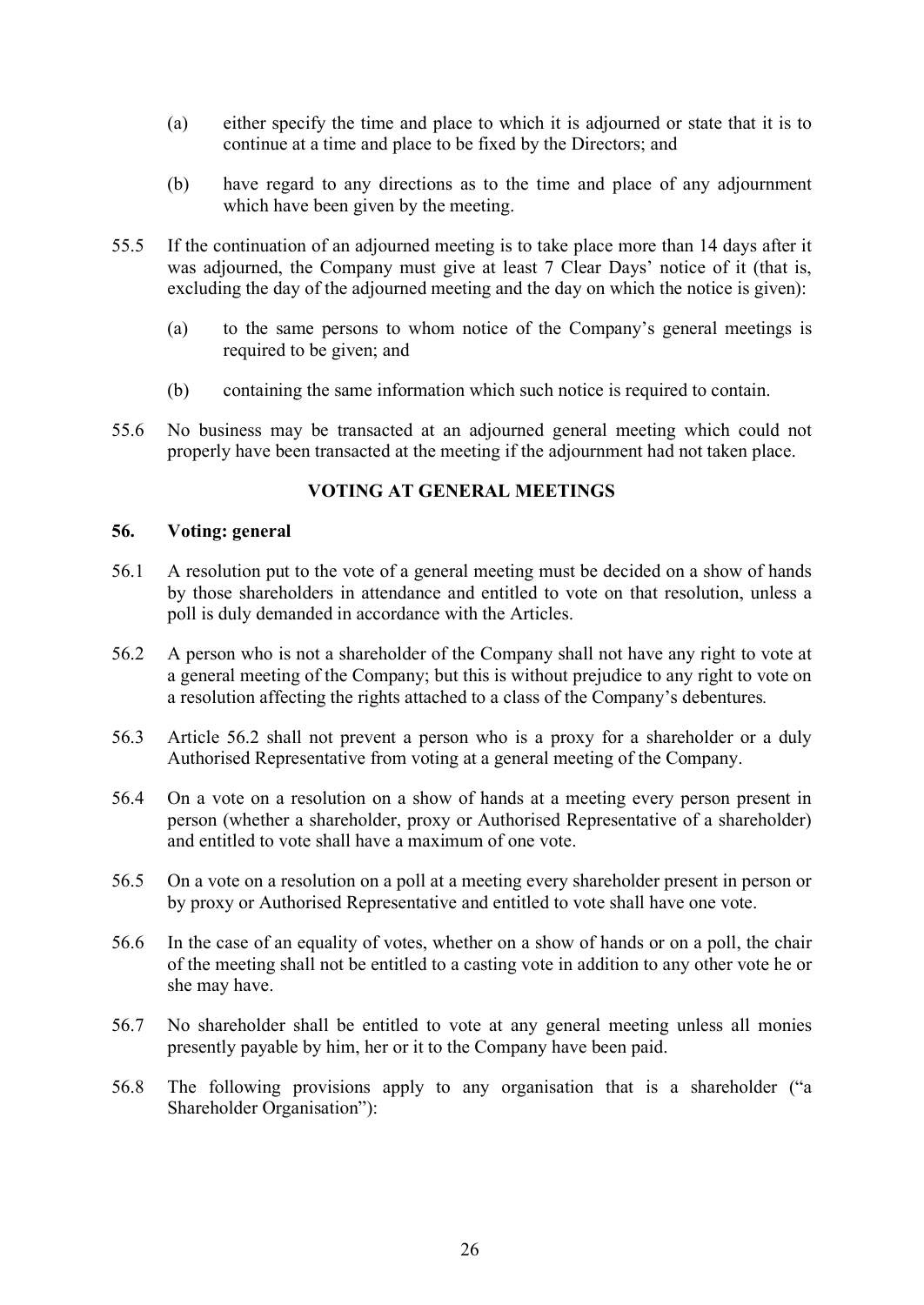- 56.8.1 a Shareholder Organisation may nominate any individual to act as its representative ("an Authorised Representative") at any meeting of the Company;
- 56.8.2 the Shareholder Organisation must give notice in Writing to the Company of the name of its Authorised Representative. The Authorised Representative will not be entitled to represent the Shareholder Organisation at any meeting of the Company unless such notice has been received by the Company. The Authorised Representative may continue to represent the Shareholder Organisation until notice in Writing is received by the Company to the contrary;
- 56.8.3 a Shareholder Organisation may appoint an Authorised Representative to represent it at a particular meeting of the Company or at all meetings of the Company until notice in Writing to the contrary is received by the Company*;*
- 56.8.4 any notice in Writing received by the Company shall be conclusive evidence of the Authorised Representative's authority to represent the Shareholder Organisation or that his or her authority has been revoked. The Company shall not be required to consider whether the Authorised Representative has been properly appointed by the Shareholder Organisation;
- 56.8.5 an individual appointed by a Shareholder Organisation to act as its Authorised Representative is entitled to exercise (on behalf of the Shareholder Organisation) the same powers as the Shareholder Organisation could exercise if it were an individual shareholder;
- 56.8.6 on a vote on a resolution at a meeting of the Company, the Authorised Representative has the same voting rights as the Shareholder Organisation would be entitled to if it was an individual shareholder present in person at the meeting; and
- 56.8.7 the power to appoint an Authorised Representative under this Article [56.8](#page-25-3) is without prejudice to any rights which the Shareholder Organisation has under the Companies Acts and the Articles to appoint a proxy or a corporate representative

# <span id="page-26-0"></span>**57. Poll votes**

- 57.1 A poll on a resolution may be demanded:
	- (a) in advance of the general meeting where it is to be put to the vote; or
	- (b) at a general meeting, either before a show of hands on that resolution or immediately after the result of a show of hands on that resolution is declared.
- 57.2 A poll may be demanded by:
	- (a) the chairman of the meeting;
	- (b) the Directors;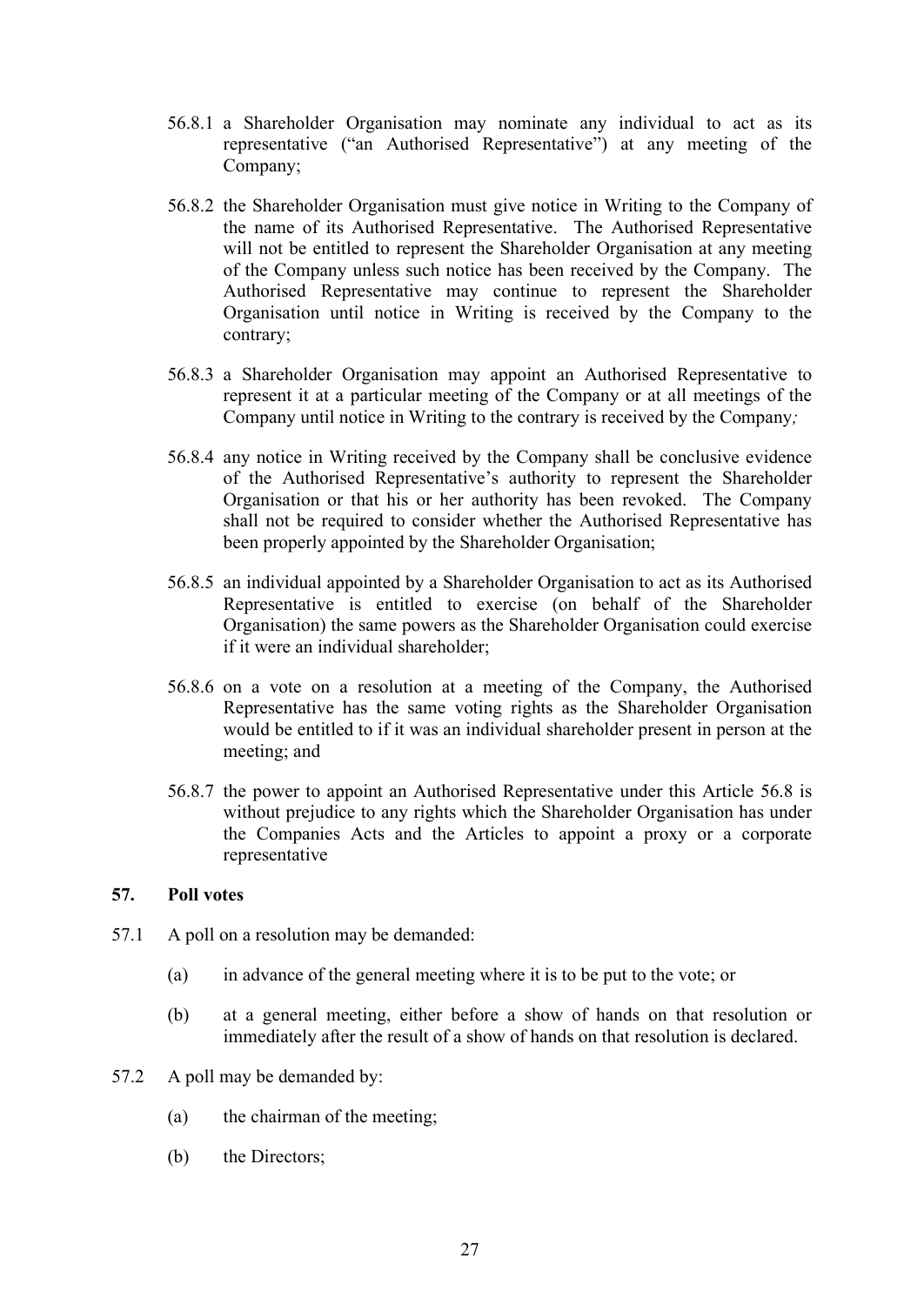- (c) two or more persons having the right to vote on the resolution;
- (d) any person, who, by virtue of being appointed proxy for one or more shareholder having the right to vote at the meeting, holds two or more votes; or
- (e) a person or persons representing not less than one tenth of the total voting rights of all the shareholders having the right to vote on the resolution.
- 57.3 A demand for a poll may be withdrawn if:
	- (a) the poll has not yet been taken; and
	- (b) the chairman of the meeting consents to the withdrawal.
- 57.4 Polls must be taken immediately and in such manner as the chairman of the meeting directs.

# <span id="page-27-0"></span>**58. Errors and disputes**

- 58.1 No objection may be raised to the qualification of any person voting at a general meeting except at the meeting or adjourned meeting at which the vote objected to is tendered, and every vote not disallowed at the meeting is valid.
- 58.2 Any such objection must be referred to the chairman of the meeting, whose decision is final.

# <span id="page-27-1"></span>**59. Content of Proxy Notices**

- 59.1 Proxies may only validly be appointed by a notice in Writing (a "Proxy Notice") which:
	- (a) states the name and Address of the shareholder appointing the proxy;
	- (b) identifies the person appointed to be that shareholder's proxy and the general meeting in relation to which that person is appointed;
	- (c) is signed by or on behalf of the shareholder appointing the proxy, or is authenticated in such manner as the Directors may determine; and
	- (d) is delivered to the Company in accordance with the Articles and any instructions contained in the notice of the general meeting to which they relate.
- 59.2 The Company may require Proxy Notices to be delivered in a particular form, and may specify different forms for different purposes.
- 59.3 Proxy notices may specify how the proxy appointed under them is to vote (or that the proxy is to abstain from voting) on one or more resolutions.
- 59.4 Unless a Proxy Notice indicates otherwise, it must be treated as: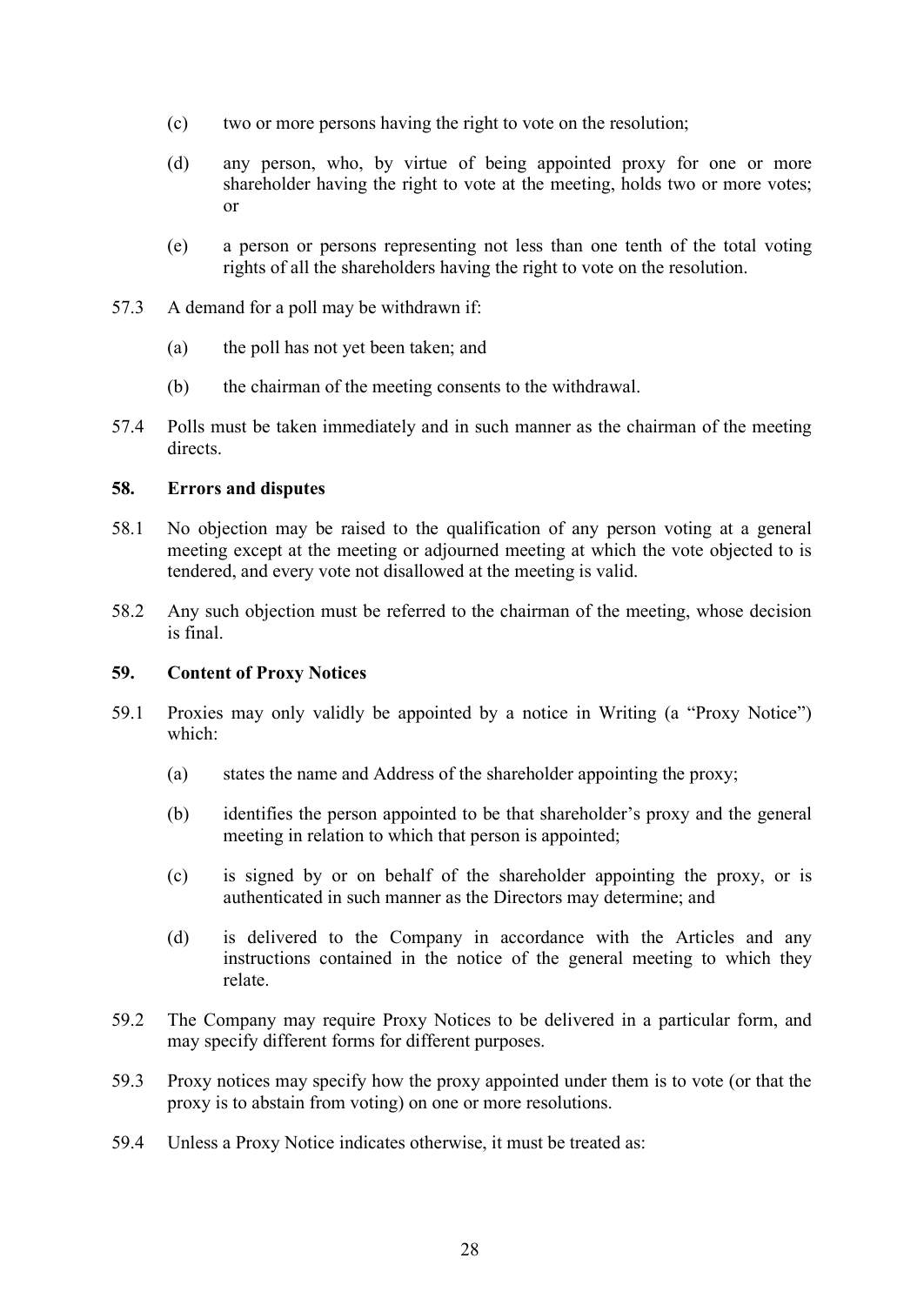- (a) allowing the person appointed under it as a proxy discretion as to how to vote on any ancillary or procedural resolutions put to the meeting; and
- (b) appointing that person as a proxy in relation to any adjournment of the general meeting to which it relates as well as the meeting itself.

# <span id="page-28-0"></span>**60. Delivery of Proxy Notices**

- 60.1 A person who is entitled to attend, speak or vote (either on a show of hands or on a poll) at a general meeting remains so entitled in respect of that meeting or any adjournment of it, even though a valid Proxy Notice has been delivered to the Company by or on behalf of that person.
- 60.2 An appointment under a Proxy Notice may be revoked by delivering to the Company a notice in Writing given by or on behalf of the person by whom or on whose behalf the Proxy Notice was given.
- 60.3 A notice revoking a proxy appointment only takes effect if it is delivered before the start of the meeting or adjourned meeting to which it relates.
- 60.4 If a Proxy Notice is not executed by the person appointing the proxy, it must be accompanied by written evidence of the authority of the person who executed it to execute it on the appointor's behalf.

# <span id="page-28-1"></span>**61. Amendments to resolutions**

- 61.1 An ordinary resolution to be proposed at a general meeting may be amended by ordinary resolution if:
	- (a) notice of the proposed amendment is given to the Company in Writing by a person entitled to vote at the general meeting at which it is to be proposed not less than 48 hours before the meeting is to take place (or such later time as the chairman of the meeting may determine); and
	- (b) the proposed amendment does not, in the reasonable opinion of the chairman of the meeting, materially alter the scope of the resolution.
- 61.2 A special resolution to be proposed at a general meeting may be amended by ordinary resolution, if:
	- (a) the chairman of the meeting proposes the amendment at the general meeting at which the resolution is to be proposed; and
	- (b) the amendment does not go beyond what is necessary to correct a grammatical or other non-substantive error in the resolution.
- 61.3 If the chairman of the meeting, acting in good faith, wrongly decides that an amendment to a resolution is out of order, the chairman's error does not invalidate the vote on that resolution.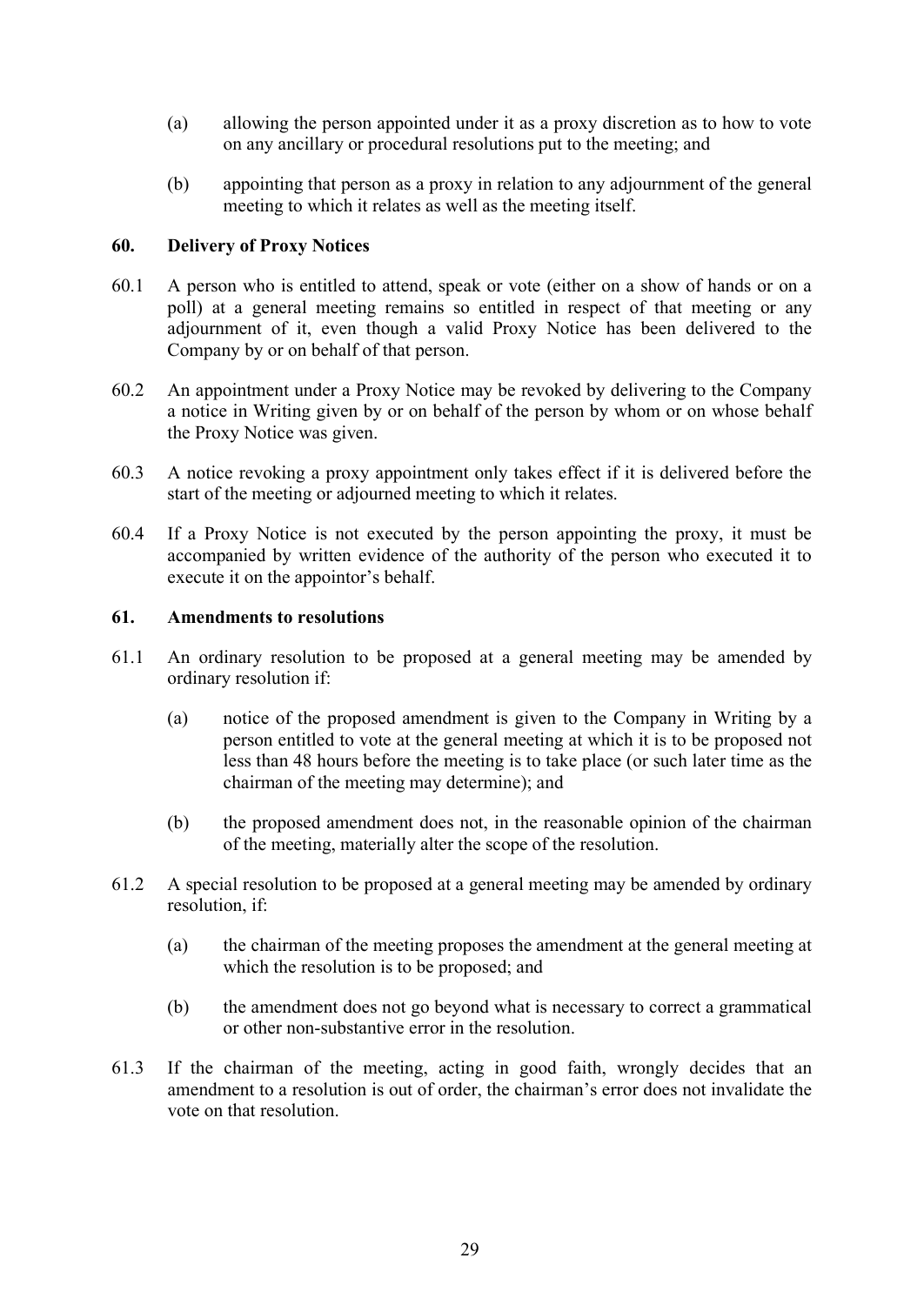# **WRITTEN RESOLUTIONS**

#### <span id="page-29-1"></span><span id="page-29-0"></span>**62. Written resolutions**

- 62.1 Subject to Article [62.3,](#page-29-2) a written resolution of the Company passed in accordance with this Article [62](#page-29-1) shall have effect as if passed by the Company in general meeting:
	- 62.1.1 A written resolution is passed as an ordinary resolution if it is passed by a simple majority of the total voting rights of eligible shareholders.
	- 62.1.2 A written resolution is passed as a special resolution if it is passed by shareholders representing not less than 75% of the total voting rights of eligible shareholders. A written resolution is not a special resolution unless it states that it was proposed as a special resolution.
- 62.2 In relation to a resolution proposed as a written resolution of the Company the eligible shareholders are the shareholders who would have been entitled to vote on the resolution on the Circulation Date of the resolution.
- <span id="page-29-2"></span>62.3 A shareholders' resolution under the Companies Acts removing a Director or an auditor before the expiration of his or her term of office may not be passed as a written resolution.
- 62.4 A copy of the written resolution must be sent to every shareholder together with a statement informing the shareholder how to signify their agreement to the resolution and the date by which the resolution must be passed if it is not to lapse. Communications in relation to written notices shall be sent to the Company's auditors in accordance with the Companies Acts.
- 62.5 A shareholder signifies their agreement to a proposed written resolution when the Company receives from him or her an authenticated Document identifying the resolution to which it relates and indicating his or her agreement to the resolution.
	- 62.5.1 If the Document is sent to the Company in Hard Copy Form, it is authenticated if it bears the shareholder's signature.
	- 62.5.2 If the Document is sent to the Company by Electronic Means, it is authenticated if it bears the shareholder's signature or if the identity of the shareholder is confirmed in a manner agreed by the Directors or if it is accompanied by a statement of the identity of the shareholder and the Company has no reason to doubt the truth of that statement or if it is from an email Address notified by the shareholder to the Company for the purposes of receiving Documents or information by Electronic Means.
- 62.6 A written resolution is passed when the required majority of eligible shareholders have signified their agreement to it.
- 62.7 A proposed written resolution lapses if it is not passed within 28 days beginning with the Circulation Date.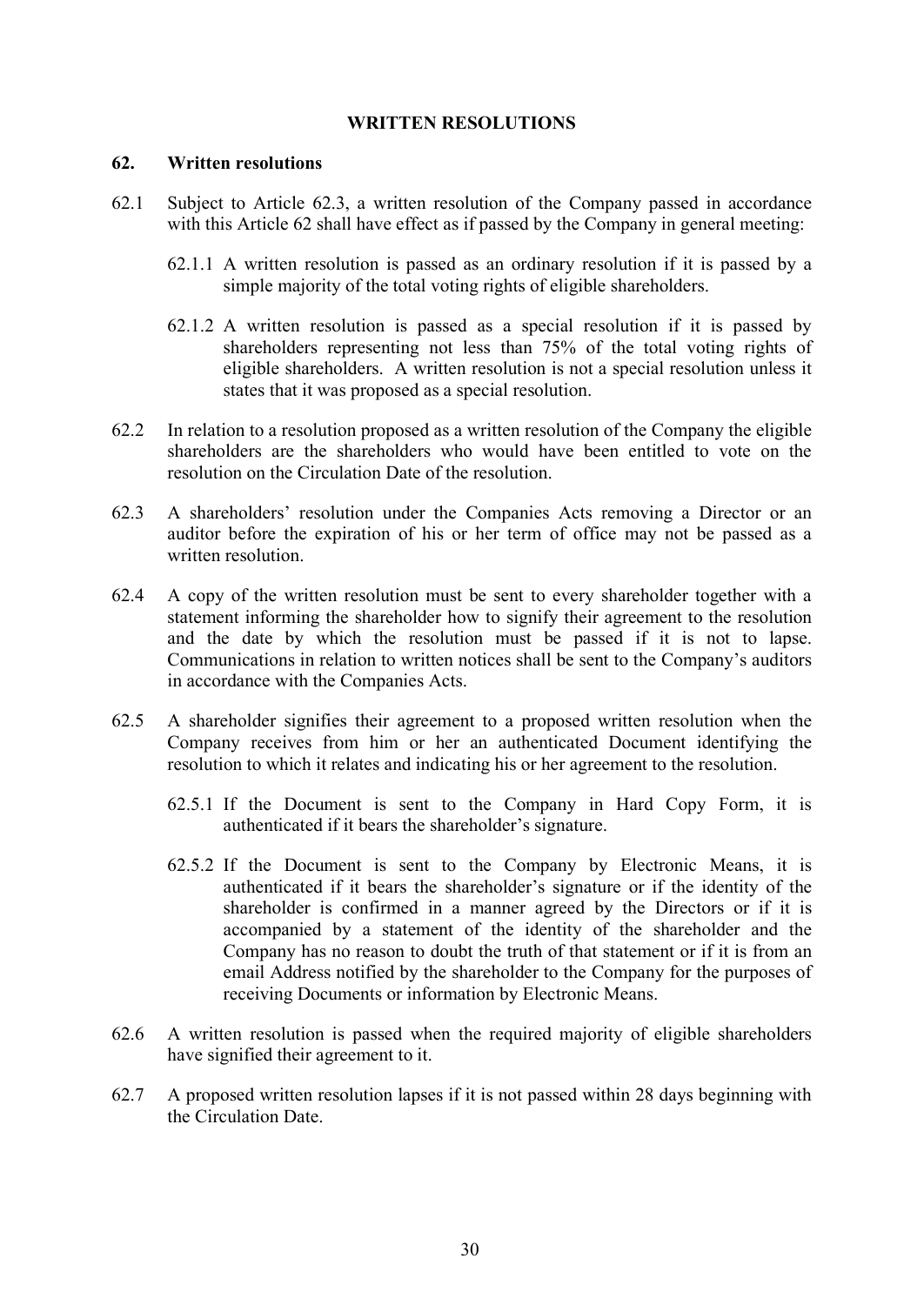# **ADMINISTRATIVE ARRANGEMENTS AND MISCELLANEOUS**

#### <span id="page-30-1"></span><span id="page-30-0"></span>**63. Means of communication to be used**

- 63.1 Subject to the Articles, anything sent or supplied by or to the Company under the Articles may be sent or supplied in any way in which the Companies Act 2006 provides for Documents or information which are authorised or required by any provision of that Act to be sent or supplied by or to the Company.
- 63.2 Subject to the Articles, any notice or Document to be sent or supplied to a Director in connection with the taking of decisions by Directors may also be sent or supplied by the means by which that Director has asked to be sent or supplied with such notices or Documents for the time being.
- 63.3 A Director may agree with the Company that notices or Documents sent to that Director in a particular way are to be deemed to have been received within an agreed time of their being sent, and for the agreed time to be less than 48 hours.

# <span id="page-30-2"></span>**64. Irregularities**

The proceedings at any meeting or on the taking of any poll or the passing of a written resolution or the making of any decision shall not be invalidated by reason of any accidental informality or irregularity (including any accidental omission to give or any non-receipt of notice) or any want of qualification in any of the persons present or voting or by reason of any business being considered which is not referred toin the notice unless a provision of the Companies Acts specifies that such informality, irregularity or want of qualification shall invalidate it.

# <span id="page-30-3"></span>**65. Minutes**

- 65.1 The Directors must cause minutes to be made in books kept for the purpose:
	- 65.1.1 of all appointments of officers made by the Directors;
	- 65.1.2 of all resolutions of the Company and of the Directors (including, without limitation, decisions of the Directors made without a meeting); and
	- 65.1.3 of all proceedings at meetings of the Company and of the Directors, and of committees of Directors, including the names of the Directors present at each such meeting;

and any such minute, if purported to be signed (or in the case of minutes of Directors' meetings signed or authenticated) by the chair of the meeting at which the proceedings were had, or by the chair of the next succeeding meeting, shall, as against any shareholder or Director of the Company, be sufficient evidence of the proceedings.

65.2 The minutes must be kept for at least ten years from the date of the meeting, resolution or decision.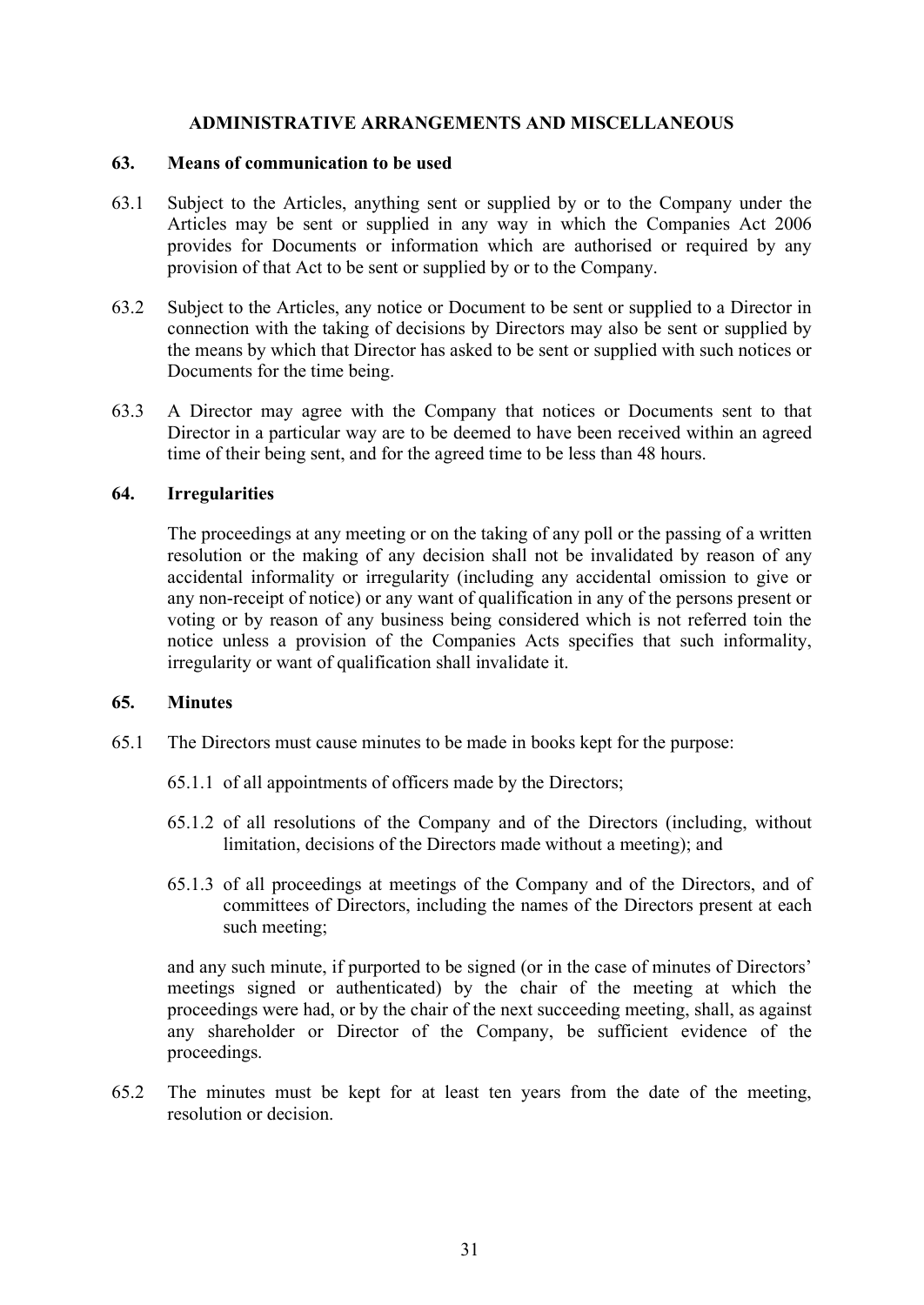## <span id="page-31-0"></span>**66. Records and accounts**

The Directors shall comply with the requirements of the Companies Acts as to maintaining a shareholders' register, keeping financial records, the audit or examination of accounts and the preparation and transmission to the Registrar of Companies and the Regulator of:

- 66.1 annual reports;
- 66.2 annual returns; and
- 66.3 annual statements of account.
- 66.4 Except as provided by law or authorised by the Directors or an ordinary resolution of the Company, no person is entitled to inspect any of the Company's accounting or other records or Documents merely by virtue of being a shareholder.

#### <span id="page-31-1"></span>**67. Indemnity**

- 67.1 Subject to Article [67.2,](#page-31-3) a relevant Director of the Company or an associated company may be indemnified out of the Company's assets against:
	- (a) any liability incurred by that Director in connection with any negligence, default, breach of duty or breach of trust in relation to the Company or an associated company;
	- (b) any liability incurred by that Director in connection with the activities of the Company or an associated company in its capacity as a trustee of an occupational pension scheme (as defined in section 235(6) of the Companies Act 2006);
	- (c) any other liability incurred by that Director as an officer of the Company or an associated company.
- <span id="page-31-3"></span>67.2 This Article does not authorise any indemnity which would be prohibited or rendered void by any provision of the Companies Acts or by any other provision of law.
- 67.3 In this Article:
	- (a) companies are associated if one is a subsidiary of the other or both are subsidiaries of the same body corporate; and
	- (b) a "relevant Director" means any Director or former Director of the Company or an associated company.

#### <span id="page-31-2"></span>**68. Insurance**

- 68.1 The Directors may decide to purchase and maintain insurance, at the expense of the Company, for the benefit of any relevant Director in respect of any relevant loss.
- 68.2 In this Article: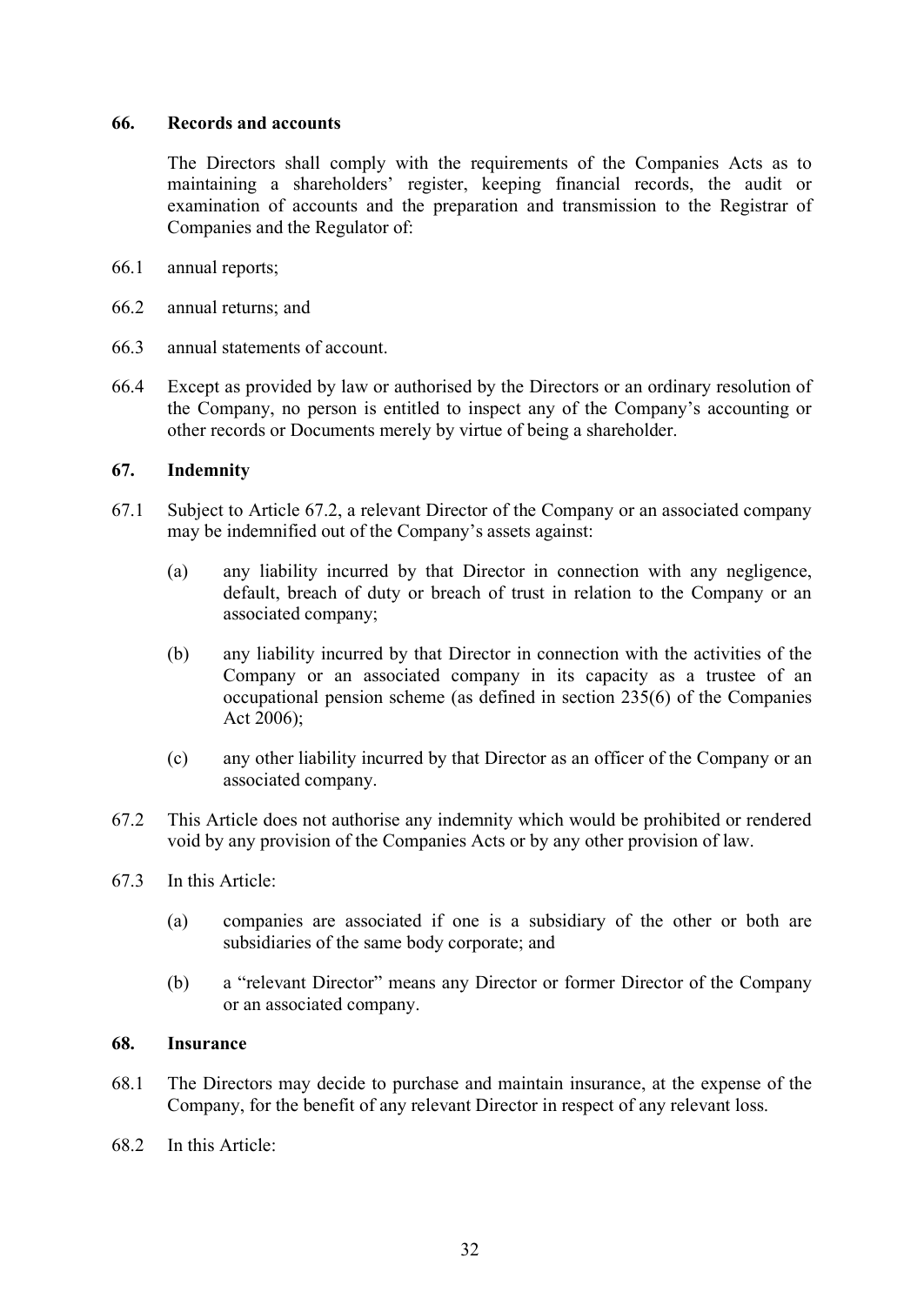- (a) a "relevant Director" means any Director or former Director of the Company or an associated company;
- (b) a "relevant loss" means any loss or liability which has been or may be incurred by a relevant Director in connection with that Director's duties or powers in relation to the Company, any associated company or any pension fund or employees' share scheme of the Company or associated company; and
- (c) companies are associated if one is a subsidiary of the other or both are subsidiaries of the same body corporate.

# <span id="page-32-0"></span>**69. Exclusion of model articles**

The relevant model articles for a company limited by shares are hereby expressly excluded.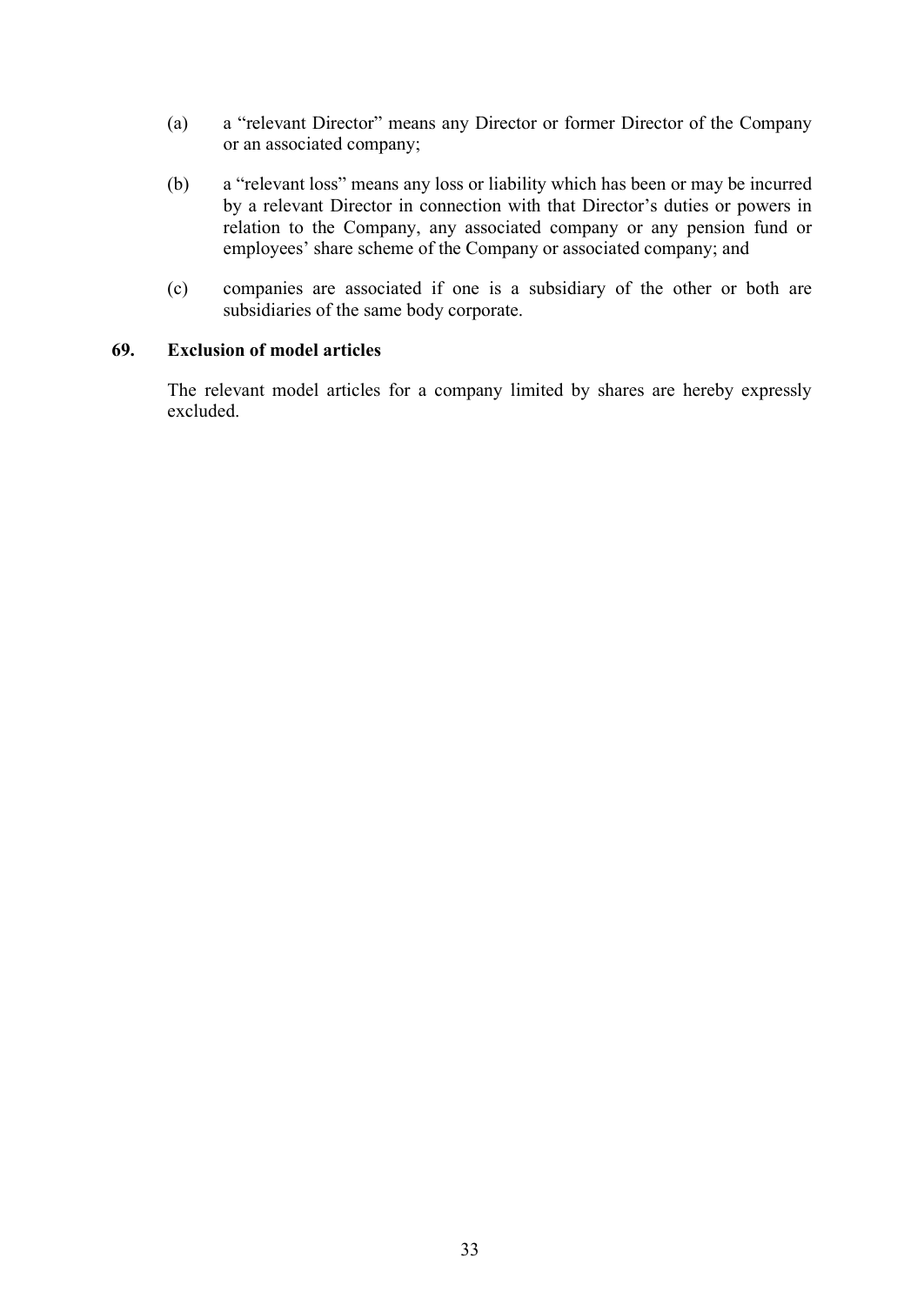# **SCHEDULE**

# **INTERPRETATION**

<span id="page-33-0"></span>1. In the Articles, unless the context requires otherwise, the following terms shall have the following meanings:

| <b>Term</b>                 | <b>Meaning</b>                                                                                                                                                                                             |
|-----------------------------|------------------------------------------------------------------------------------------------------------------------------------------------------------------------------------------------------------|
| "Address"                   | includes a number or address used for the<br>purposes of sending or receiving Documents by<br><b>Electronic Means;</b>                                                                                     |
| "Articles"                  | means the Company's articles of association;                                                                                                                                                               |
| "asset-locked body"         | means (i) a community interest Company or a<br>charity or a Permitted Industrial and Provident<br>Society; or (ii) a body established outside the<br>United Kingdom that is equivalent to any of<br>those; |
| "Authorised Representative" | means any individual nominated by a Shareholder<br>Organisation to act as its representative at any<br>meeting of the Company in accordance with<br>Article 56;                                            |
| "bankruptcy"                | includes individual insolvency proceedings in a<br>jurisdiction other than England and Wales or<br>Northern Ireland which have an effect similar to<br>that of bankruptcy;                                 |
| "Chair"                     | has the meaning given in Article 10;                                                                                                                                                                       |
| "chairman of the meeting"   | has the meaning given in Article 53;                                                                                                                                                                       |
| "Circulation Date"          | in relation to a written resolution, has the<br>meaning given to it in the Companies Acts;                                                                                                                 |
| "Class 'A' Shares"          | an ordinary share of $£1$ in the capital of the<br>Company designated as an 'A' Share;                                                                                                                     |
| "Class 'A' Shareholders"    | the holders of the Class 'A' Shares in the<br>Company;                                                                                                                                                     |
| <b>Class 'B' Director</b>   | a Director appointed in accordance with Article<br>23.3;                                                                                                                                                   |
| "Class 'B' Shares"          | an ordinary share of $£1$ in the capital of the<br>Company designated as a 'B' Share;                                                                                                                      |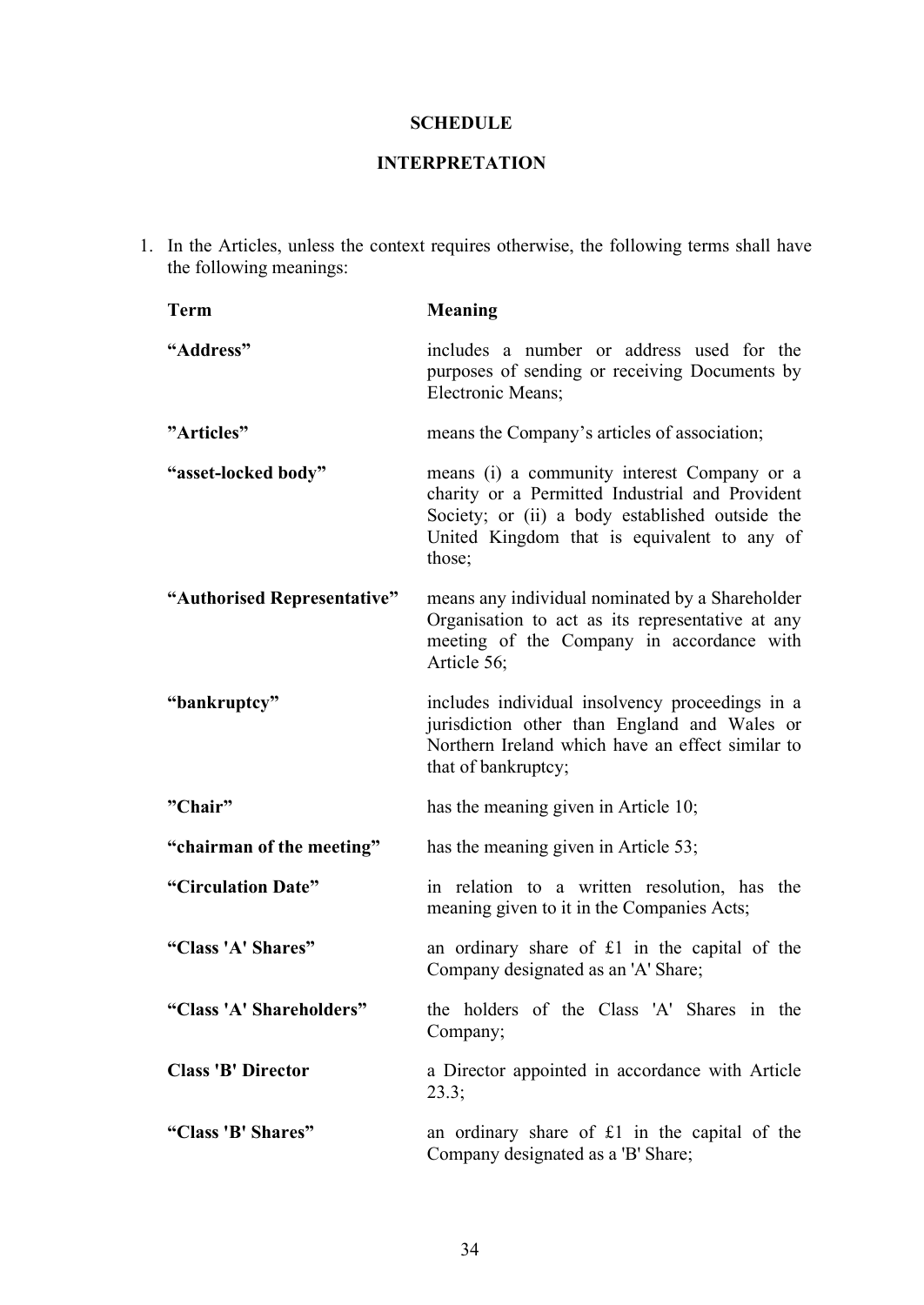| "Class 'B' Shareholders"                    | the holders of the Class 'B' Shares in the<br>Company;                                                                                                                                                                |
|---------------------------------------------|-----------------------------------------------------------------------------------------------------------------------------------------------------------------------------------------------------------------------|
| "Class 'C' Shares"                          | an ordinary share of £1 in the capital of the<br>Company designated as a 'C' Share;                                                                                                                                   |
| "Class 'C' Shareholders"                    | the holders of the Class 'C' Shares in the<br>Company;                                                                                                                                                                |
| "Clear Days"                                | in relation to the period of a notice, that period<br>excluding the day when the notice is given or<br>deemed to be given and the day for which it is<br>given or on which it is to take effect;                      |
| "community"                                 | is to be construed in accordance with the section<br>35(5) of the Companies (Audit, Investigations<br>and Community Enterprise) Act 2004;                                                                             |
| "Companies Acts"                            | means the Companies Acts (as defined in section<br>2 of the Companies Act 2006), in so far as they<br>apply to the Company;                                                                                           |
| "Company"                                   | The Low Carbon Hub C.I.C.;                                                                                                                                                                                            |
| "Conflict of Interest"                      | any direct or indirect interest of a Director<br>(whether personal, by virtue of a duty of loyalty<br>to another organisation or otherwise) that<br>conflicts or might conflict with the interests of the<br>Company; |
| "Directors"                                 | means the directors of the Company who are<br>appointed in accordance with Article 23;                                                                                                                                |
| "distribution recipient"                    | has the meaning given in Article 40.2;                                                                                                                                                                                |
| "Document"                                  | unless<br>otherwise<br>includes,<br>indicated,<br>any<br>document sent or supplied in Electronic Form;                                                                                                                |
| "Electronic Form" and<br>"Electronic Means" | have the meanings respectively given to them in<br>section 1168 of the Companies Act 2006;                                                                                                                            |
| "fully paid"                                | in relation to a share, means that the nominal<br>value and any premium to be paid to the<br>Company in respect of that share have been paid<br>to the Company;                                                       |
| "Hard Copy Form"                            | has the meaning given in section 1168 of the<br>Companies Act 2006;                                                                                                                                                   |
| "holder"                                    | in relation to shares means the person whose<br>name is entered in the register of shareholders as                                                                                                                    |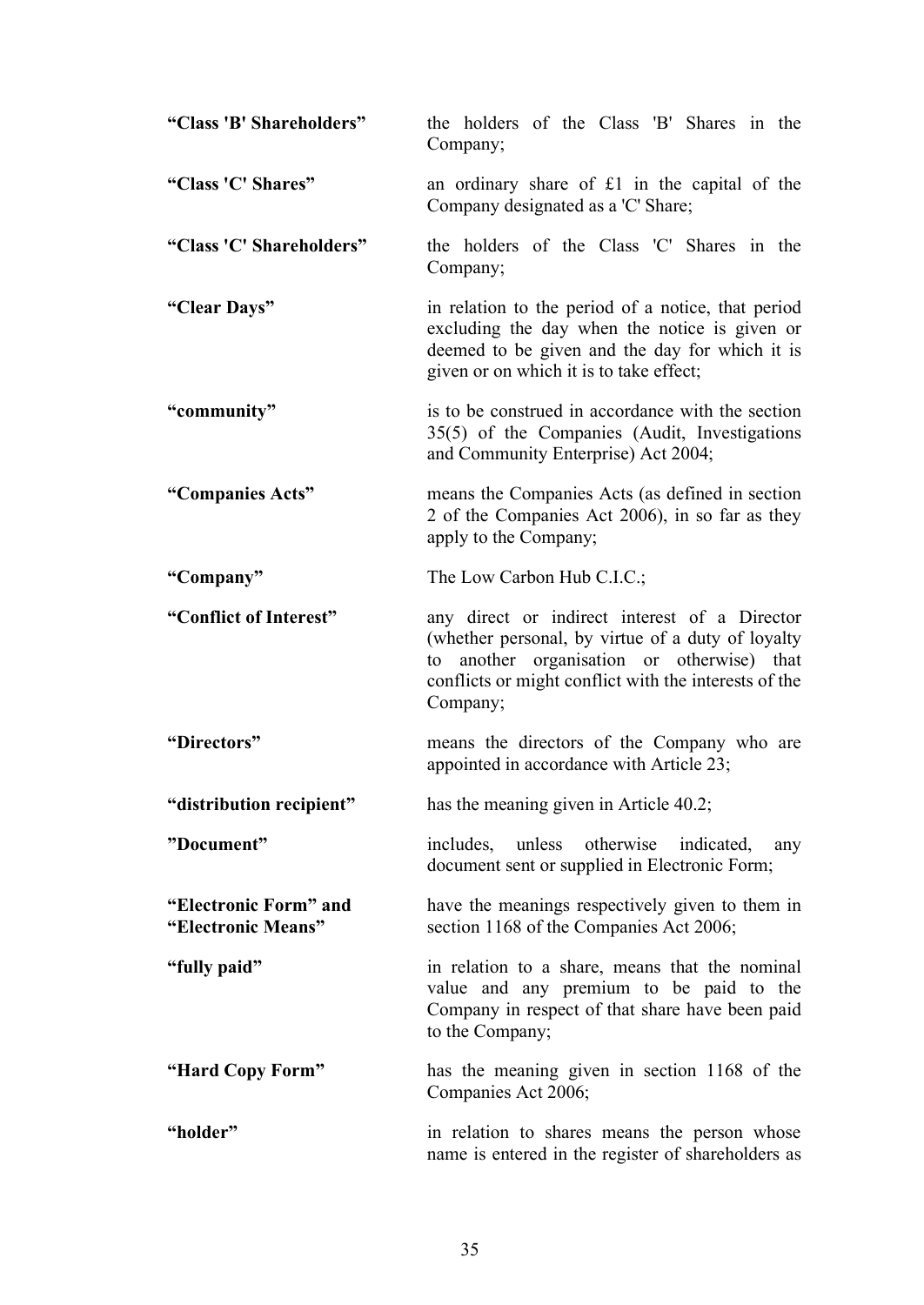the holder of the shares; **"instrument"** means a document in Hard Copy Form; **"Memorandum"** the Company's memorandum of association; **"paid"** means paid or credited as paid; **"participate"** in relation to a Directors' meeting, has the meaning given in Article 15; **"Permitted Industrial" and "Provident Society"** means an industrial and provident society which has a restriction on the use of its assets in accordance with regulation 4 of the Community Benefit Societies (Restriction on Use of Assets) Regulations 2006 or regulation 4 of the Community Benefit Societies (Restriction on Use of Assets) Regulations (Northern Ireland) 2006; **"Permitted Transferee"** means, in relation to a Class 'A' Shareholder or a Class 'C' Shareholder, any member of that Class 'A' Shareholder's or Class 'C' Shareholder's family, or any trust established for the benefit of one or more members of that Class 'A' Shareholder's or Class 'C' Shareholder's family, or any parent undertaking or subsidiary undertaking (as those expressions are defined in section 1162 Companies Act 2006) of that Class 'A' Shareholder or Class 'C' Shareholder from time to time; **"Proxy Notice"** has the meaning given in Article 59; **"the Regulations"** means the Community Interest Company Regulations 2005 (as amended); **"the Regulator"** means the Regulator of Community Interest Companies; **"Reserved Matter"** any matter for which a resolution of one or more class of shareholders is required before the Directors may take, or refrain from taking, action in relation to that matter; **"Secretary"** the secretary of the Company (if any); **"shareholder"** means a person who is the holder of a share; **"shares"** means shares in the Company, including the Class 'A' Shares, the Class 'B' Shares and the

Class 'C' Shares and any other class of shares